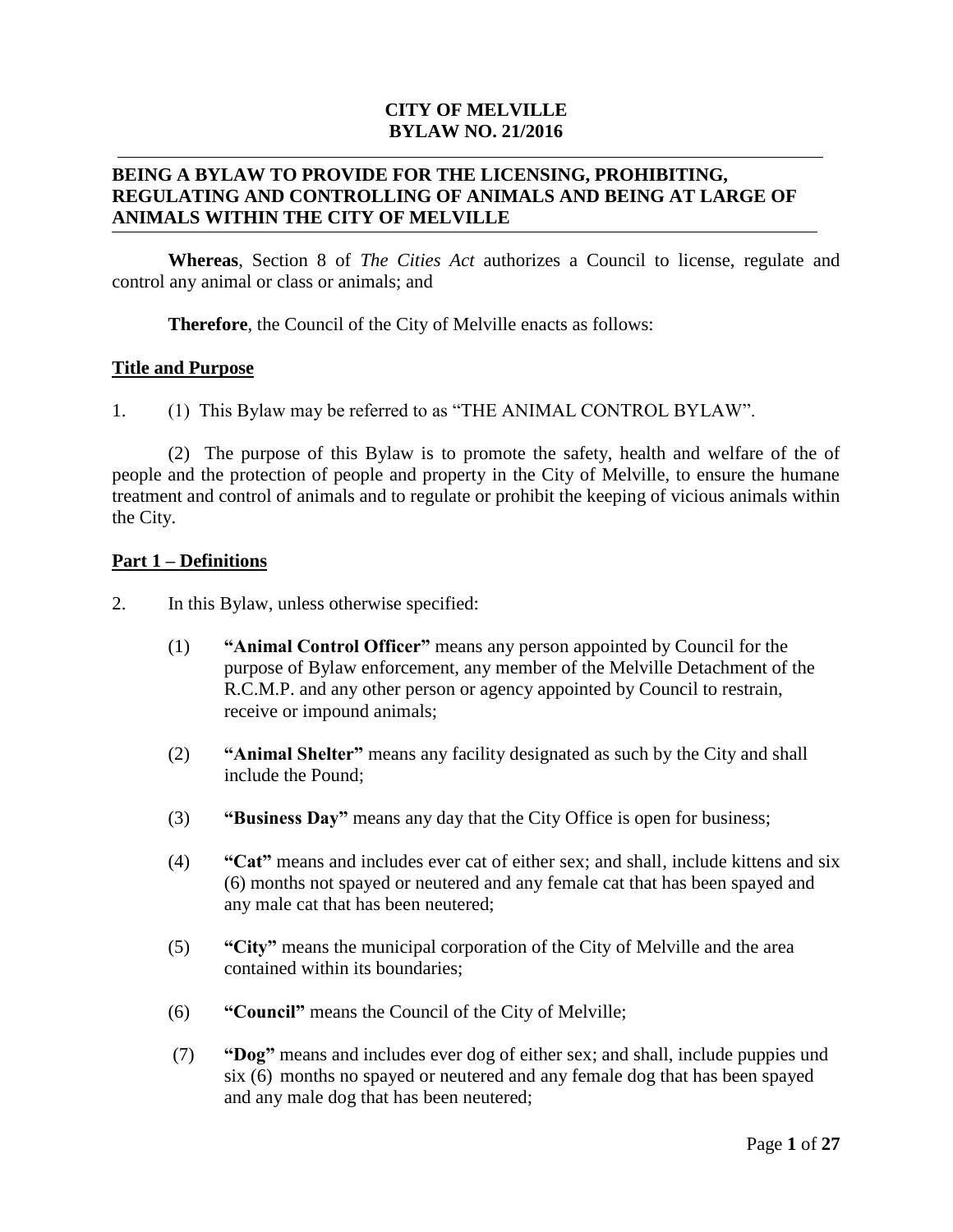- (8) **"Dog Run"** means a permanent structure outside of a residential dwelling unit, used for the containment of a dog;
- (9) **"Excessive Barking"** means barking or any noise that persistently occurs or continues to such a degree or extent that it unnecessarily interferes with the comfortable enjoyment of life or property in the neighbourhood;
- (10) **"Judge"** means a Provincial Court Judge; or a Justice of the Peace designated to hear Bylaw hearings;
- (11) **"Leash"** means a chain or other material capable of restraining the dog on which it is being used:
- (12) **"License Inspector"** shall mean Bylaw Officers or their designates who are responsible for issuing of dog tags and/or licenses;
- (13) **"License Term"** means the period from the date the license was purchased to the date the license expires, both dates inclusive;
- (14) **"Livestock"** shall mean cattle, horses, mules, asses, sheep, goats, or swine;
- (15) **"Non-sterilized dog"** means a dog which is capable of reproducing;
- (16) **"Nuisance"** means a dog which is behaving in a manner that interferes with the personal comfort or amenities of a neighbourhood.
- **(17) "Owner"** includes;
	- (a) a person(s) who keeps, possess, harbours or has charge of or control over an animal;
	- (b) the person(s) responsible for the custody of a minor where the minor is the owner of an animal; but does not include;
	- (c) a veterinarian registered pursuant to *The Veterinarians Act, 1987;*
	- (d) the City or the Saskatchewan Society for the Prevention of Cruelty to Animals in respect of an animal shelter or impoundment facility operated by it;
- (18) **"Person"** includes an individual, partnership, association or corporation;
- (19) **"Poultry"** means a chicken, turkey, duck, goose, or other domestic fowl;
- (20) **"Pound"** means such premises and facilities as may be designated by the City, from time to time, as the City pound;
- (21) **"Pound Keeper"** means a person, persons or association designated by the City from time to time to maintain and administer the pound;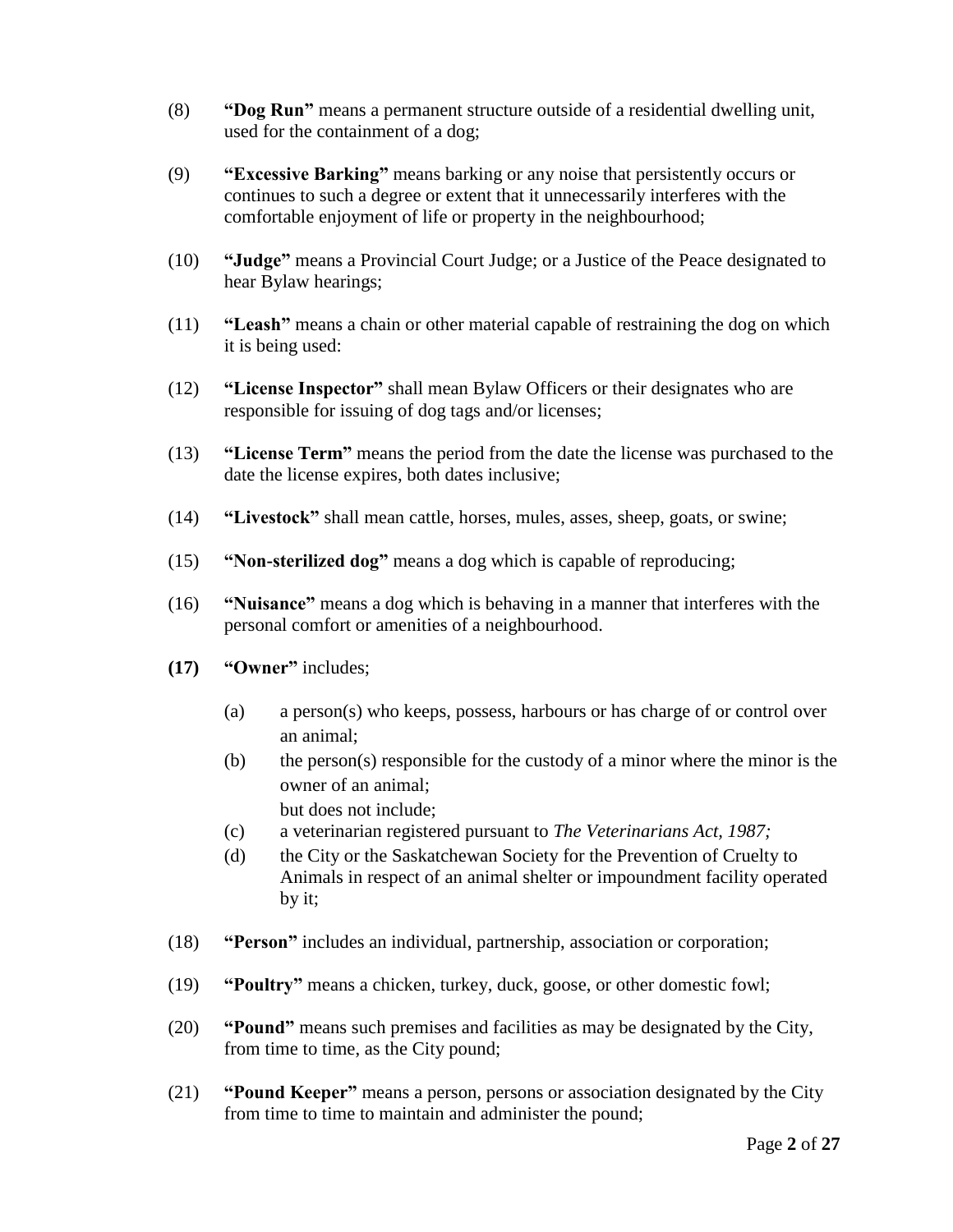- (22) **"Provocation"** means an act done for the purpose of provoking an animal to which this Bylaw applies;
- (23) **"Public Health Officer"** means a public health officer appointed under the *Public Health Act*;
- (24) **"Public Playground"** means the immediate area containing playground equipment in a park or municipal reserve owned by the City or under the management and control of the City;
- (25) **"Running at Large"** means if the animal is off the premises of its owner, and/or not being under immediate, continuous and effective control of its owner;
- (26) **"Service Dog"** means an animal that is trained to be used by:
	- (a) a person with a disability for reasons relating to his or her disability;
	- (b) a peace officer in the execution of his or her duties; or
	- (c) a person who is authorized by a peace officer to assist peace officers in their duties
- (27) **"Vicious dog"** means any dog, whatever its age, whether on public or private property which has without provocation;
	- (a) exhibited threatening behaviour which creates a reasonable threat of physical injury and may include growling, lunging, snarling or chasing in a menacing fashion; and/or
	- (b) caused serious injury which means a physical injury to another domestic animal or person that results in lacerations that may require sutures and/or
	- (c) bitten a person or persons whether on the property of the owner or not and/or;
	- (d) done any act to injure a person or persons whether on the property of the owner or not and/or
	- (e) chased or otherwise threatened a person or persons whether on the property of the owner or not, unless the person chased or threatened is a trespasser on the property of the owner; and/or
	- (f) caused death to an animal/or person.

## **Part 2 – Dog and Cat Licensing**

## Dog and Cat Licenses Required

3. No person shall have the care and control of a dog or cat unless it has been licensed for the current year as provided in this Bylaw.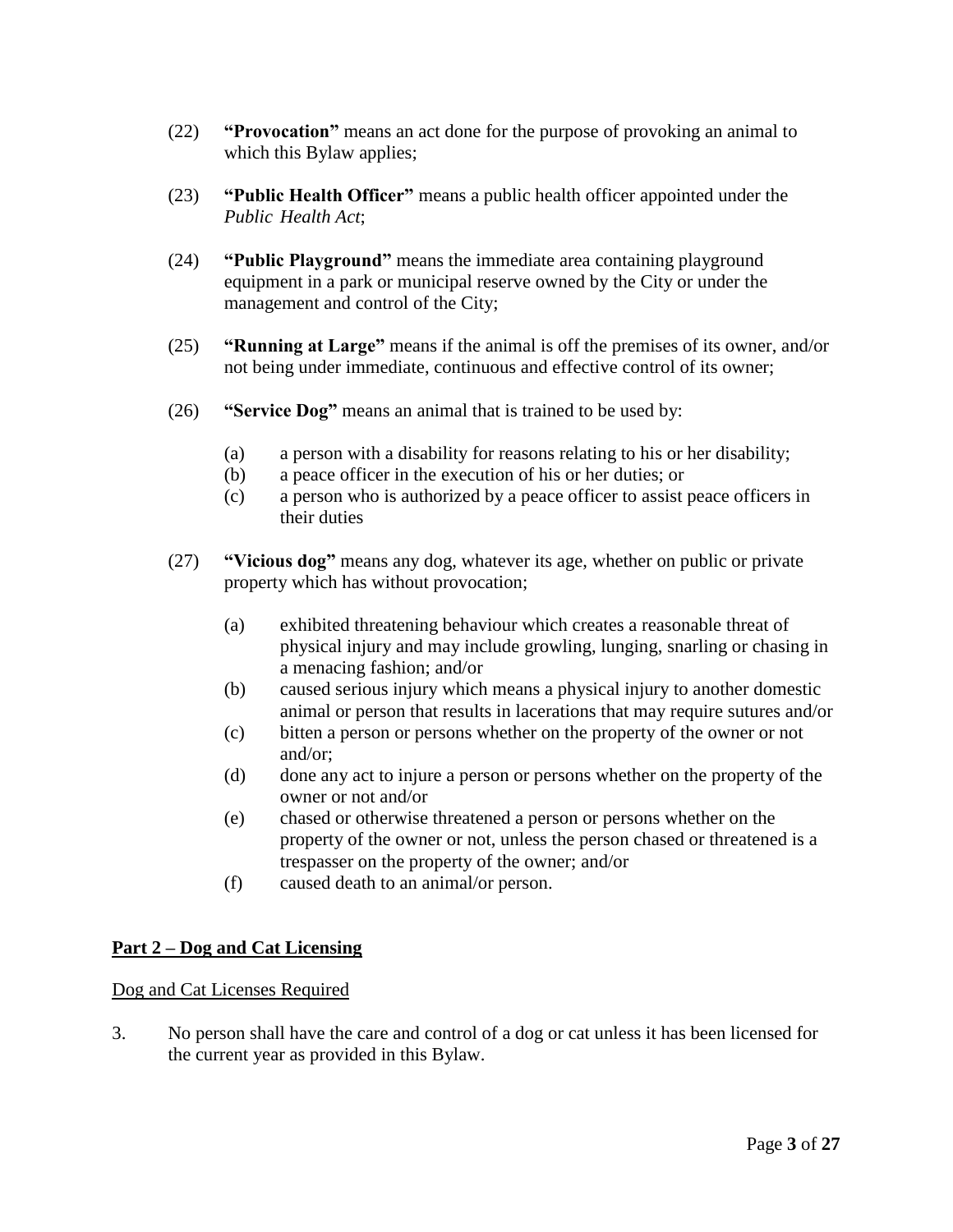## Licensing

- 4. (1) Every owner of a dog or cat must immediately obtain a license, and pay a license fee as set out in Schedule "A" of this Bylaw. The license will not be transferable to any other dog or cat or other owner. Proof of ownership of the dog or cat in question will be the responsibility of the owner. The owner must, on demand of an Animal Control Officer, show proof that the license fee for the dog or cat, on the date of demand, has been paid.
	- (2) When applying for a license, the applicant must provide the following information:
		- (a) description of the dog or cat;
		- (b) name and address of the owner or keeper of the dog or cat;
		- (c) breed of the dog or cat;
		- (d) a certificate from a veterinary surgeon if the dog or cat has been spayed or neutered;
		- (e) proof that the dog or cat has been vaccinated against rabies within two (2) years of the date of application for the license;
		- (f) and other relevant information that may be required for the Animal Control Officer or appointed representative.
	- (3) The provisions of this section will not apply to dogs kept in the ordinary course of business by proprietors of the following premises, namely;
		- (a) a veterinary hospital, clinic, boarding kennel, or grooming parlour,
		- (b) a public pound,
		- (c) a shop whose business includes the sale of pets and is licensed as such,
		- (d) a shelter operated by an association or society incorporated for the purpose of the protection and humane treatment of animals,
		- (e) RCMP Police service dogs acting in performance of police work.
	- (4) A license issued pursuant to this Bylaw is non-refundable, and automatically revoked if the payment is returned to the City of Melville for any reason.
	- (5) A Service Dog, pursuant to Section 2(26), must be licensed as provided by this Bylaw, but without charge.
	- (6) No person shall give false information when applying for a dog or cat license.

## Dog and Cat Tag

- 5. (1) When issuing a license for a dog or cat, the City of Melville will provide the applicant with a tag and a receipt for the license fee.
	- (2) The owner must ensure that the dog or cat wears the current tag when the animal is off the property of the owner.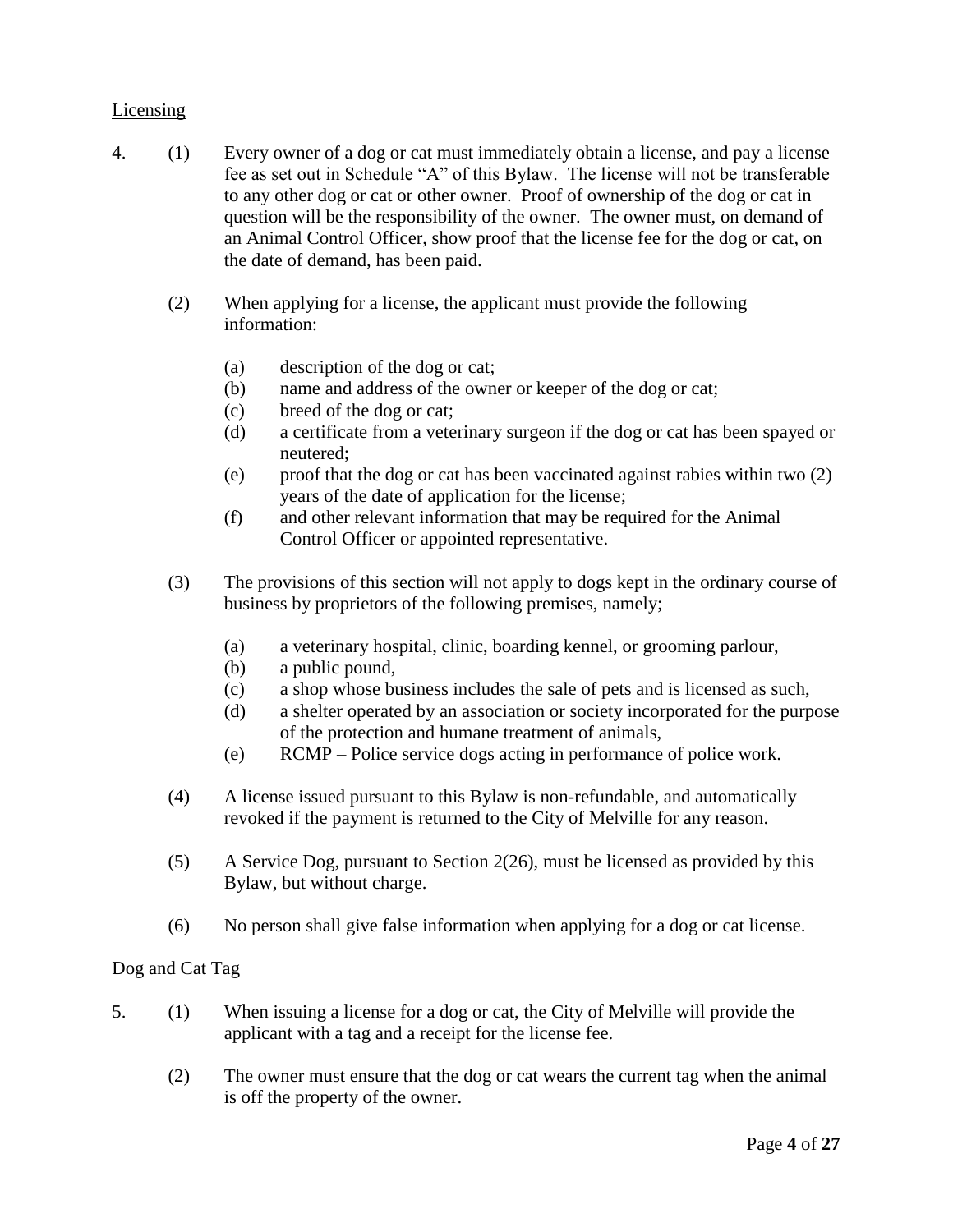- (3) The Owner must notify the City immediately if the dog or cat tag is lost.
- (4) The Owner must notify the City immediately if the address changes.
- (5) The City of Melville will provide an authorized dog or cat tag which is valid for the remainder of the current year for which the license is issued, expiring December 31 or that year.

## **Part 3 – Responsibility of Dog and Cat Owners**

- 6. All dogs and cats, when off the premises of its owner, must not be running at large.
- 7. The owner of a dog or cat must ensure that the animal will not:
	- (a) upset any waste receptacles or scatter the contents on a street, lane, or other public property, or on property not belonging to the owner of the animal;
	- (b) be left unattended in any motor vehicle unless the animal is secured, and is provided with suitable ventilation.
- 8. The owner of a dog or cat must ensure that his animal will not:
	- (a) bite a person or persons whether on the property of the owner or not:
	- (b) do any act to injure a person or persons whether on the property of the owner or not;
	- (c) chase or otherwise threaten a person or persons whether on the property of the owner or not, unless the person chased or threatened is a trespasser on the property of the owner or not;
	- (d) cause damage to the property;
	- (e) cause death to people or other animals.
- 9. (1) No owner of a dog or cat shall allow the animal to become a nuisance by the sound of howling, whining or excessive barking, which can be heard by a person not on the same premises and which unreasonably disturbs or is likely to disturb the quiet, peace, rest, enjoyment, comfort or convenience of that person.
	- (2) A Judge, after convicting the owner of a dog or cat of an offence under Section 9(1) may, in addition to any other penalties impose the following:
		- (a) direct the Animal Control Officer to give notice to such owner requiring the nuisance complained of to be abated so as to prevent the recurrence of any nuisance, or;
		- (b) removal of the dog or cat from City limits; or
		- (c) if such nuisance continues, order said dog or cat to be destroyed upon notice being given to the owner, unless the owner voluntarily agrees to dispose of the dog.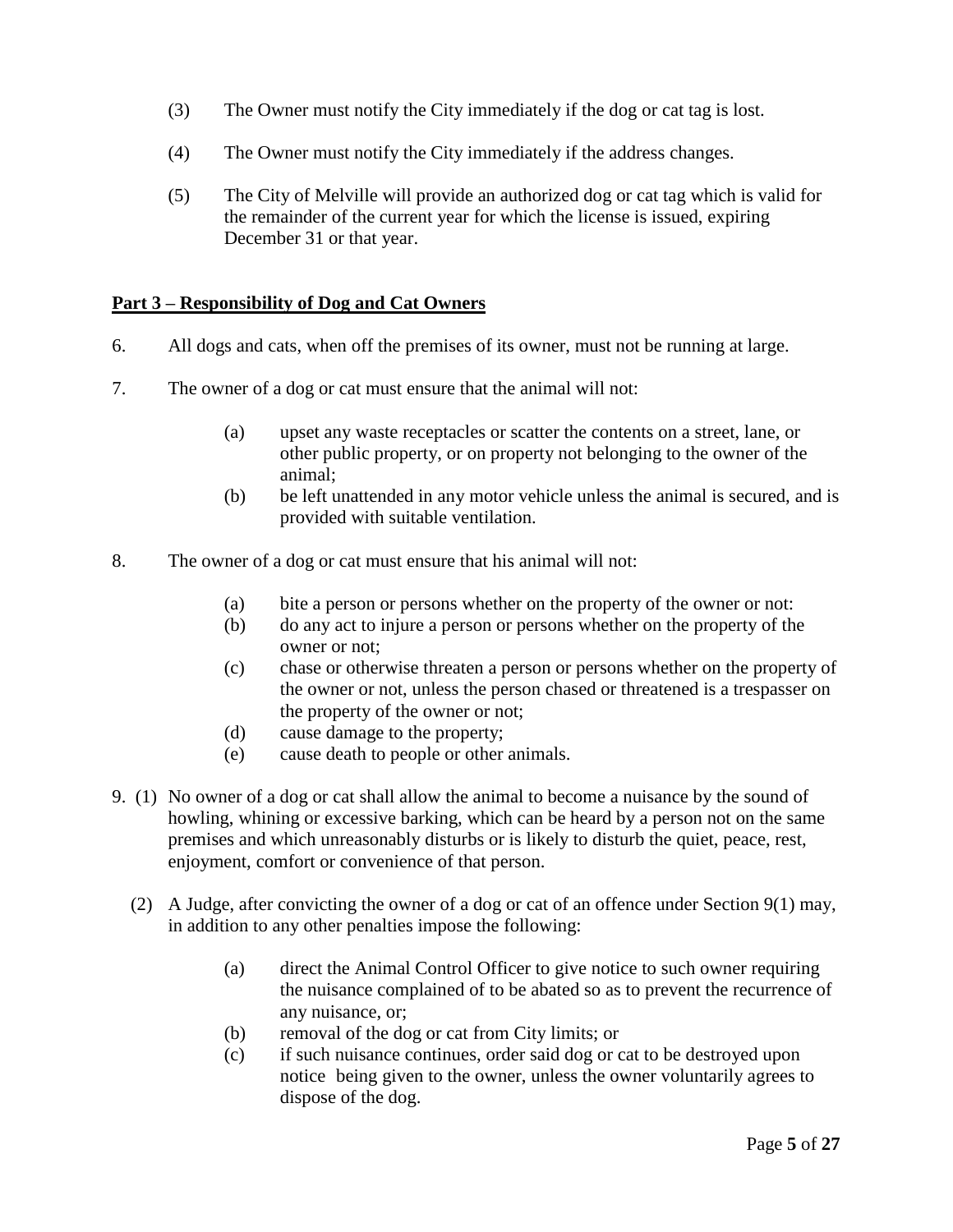- (3) Failure to comply with this section will constitute an offence under this Bylaw.
- 10. (1) If a dog or cat defecates on any property other than the owners, the owner shall remove such feces immediately.
	- (2) Any dog or cat owner shall remove any and all animal feces on a daily basis and shall dispose of the feces in a sanitary manner.
- 11. (1) An owner or occupant of private property must not allow animal feces to accumulate on the property.
	- (2) An Animal Control Officer may serve an owner or occupant of private property with a notice to remove all animal feces from the property within 24 hours of service of the notice in accordance with Section 35.
	- (3) The City may remove the feces from the property if:
		- (a) the person to whom the request is made fails to remove the feces within 24 hours or:
		- (b) after reasonable inquiry, the whereabouts of the owner or occupant of the property cannot be determined.
	- (4) If the City carries out the work under subsection (3), the costs and expenses incurred are debt due to the City and the City may recover the costs and expenses by adding the costs and expenses to the taxes on the land on which the work was done.
- 12. Every female dog in heat must be housed or confined to a kennel.

## **Part 4 – Impoundment of Dogs and Cats**

- 13. (1) The Animal Control Officer may seize and impound:
	- (a) any dog or cat found running at large
	- (b) any unlicensed dog or cat found to be subject of a complaint
	- (c) any dog or cat that has caused or alleged to have caused injury to a person or domestic animal
	- (2) The Animal Control Officer may enter onto the land surrounding any building in pursuit of any dog or cat which has been observed running at large.
	- (3) No person, including the person who is the owner of a dog or cat which is being impounded or has been impounded, shall interfere with a Pound Keeper or Animal Control Officer who is impounding any dog or cat in accordance with the provisions of the Bylaw.
- 14. Any person may restrain any dog or cat running at large in the City and must deliver such animal so restrained to the Animal Control Officer or Pound Keeper for impoundment.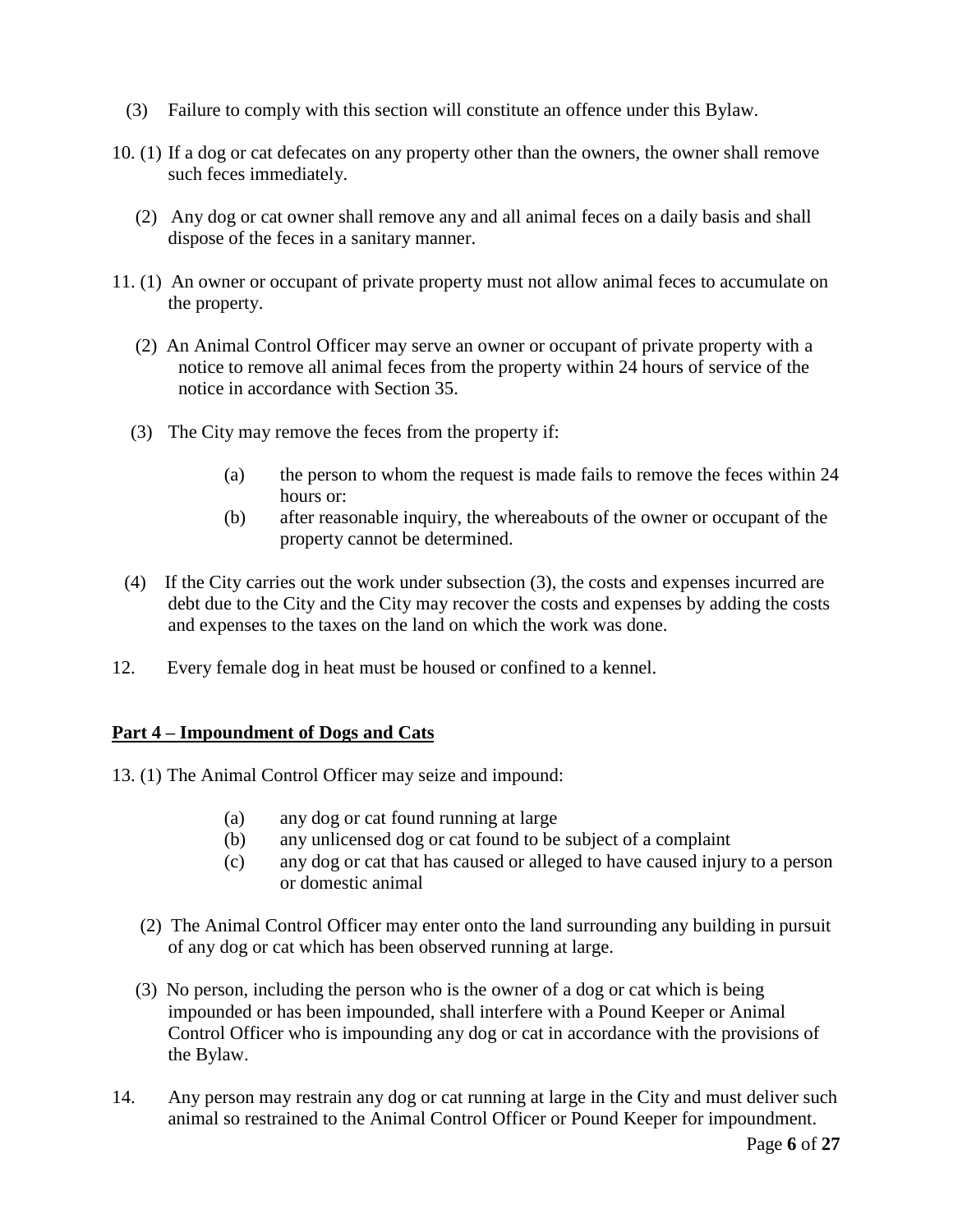The Animal Control Officer or Pound Keeper may request a statement in writing describing the animal restrained, the name of the owner (if known) and the place and time of restraint.

- 15. (1) When an impounded dog or cat is wearing a collar to which is attached a tag valid on the current date, the Pound Keeper and/or appointed representative must immediately give telephone and/or hand delivered written notice to the address of the owner of the animal as shown in the records made when the license was purchased. Unless the said animal is claimed and the fees are provided by this Bylaw are paid within 72 hours from the date of the Notice, the said animal may be dealt with pursuant to the provisions of this Bylaw and no liability whatsoever will be attached to the City or Animal Control Officer or appointed representative by reason of the failure of the owner to receive such notice.
	- (2) The Pound Keeper must keep a record of all dogs and cats impounded in accordance with the provisions of this Bylaw and the disposal of such animals and supply the City with an annual report and any other information which may, from time to time, be required respecting the enforcement of the provisions of this Bylaw.
- 16. It shall be the duty of the Pound Keeper to provide to each dog or cat impounded under the authority of this Bylaw, an adequate supply of food and fresh water during its confinement in the animal shelter and to maintain clean and properly ventilated pens or enclosures for impounded animals.
- 17. When a dog or cat has been impounded and is not wearing a tag, no fee shall be charged if the owner had advised the City of the missing tag as per Section 5(3).
- 18. (1) All dogs or cats impounded by the Animal Control Officer will be confined for a period of 72 hours from the time of capture during which time the owner, subject to Section 19, shall have the right to repossess the said animal upon paying to the Animal Control Officer or appointed representative, the violation ticket and the amount set forth in Schedule "C" to this Bylaw.
	- (2) No unlicensed dog or cat, which is impounded, shall be released to its owner or to any other person until the appropriate pound fee and violation notice ticket is paid and a license has been purchased.
- 19. (1) Subject to subsection (2), no dog or cat shall be released from the pound unless:
	- (a) a certificate is produced that the animal has been vaccinated against rabies within the last two years, and
	- (b) a license is obtained for such animal should a license be required under the Bylaw.
	- (2) The requirements of clause (a) and/or (b) may be met by a prospective owner signing a declaration as provided in Schedule "D" that the vaccination must be obtained within 30 days from the date of possession of the dog or cat.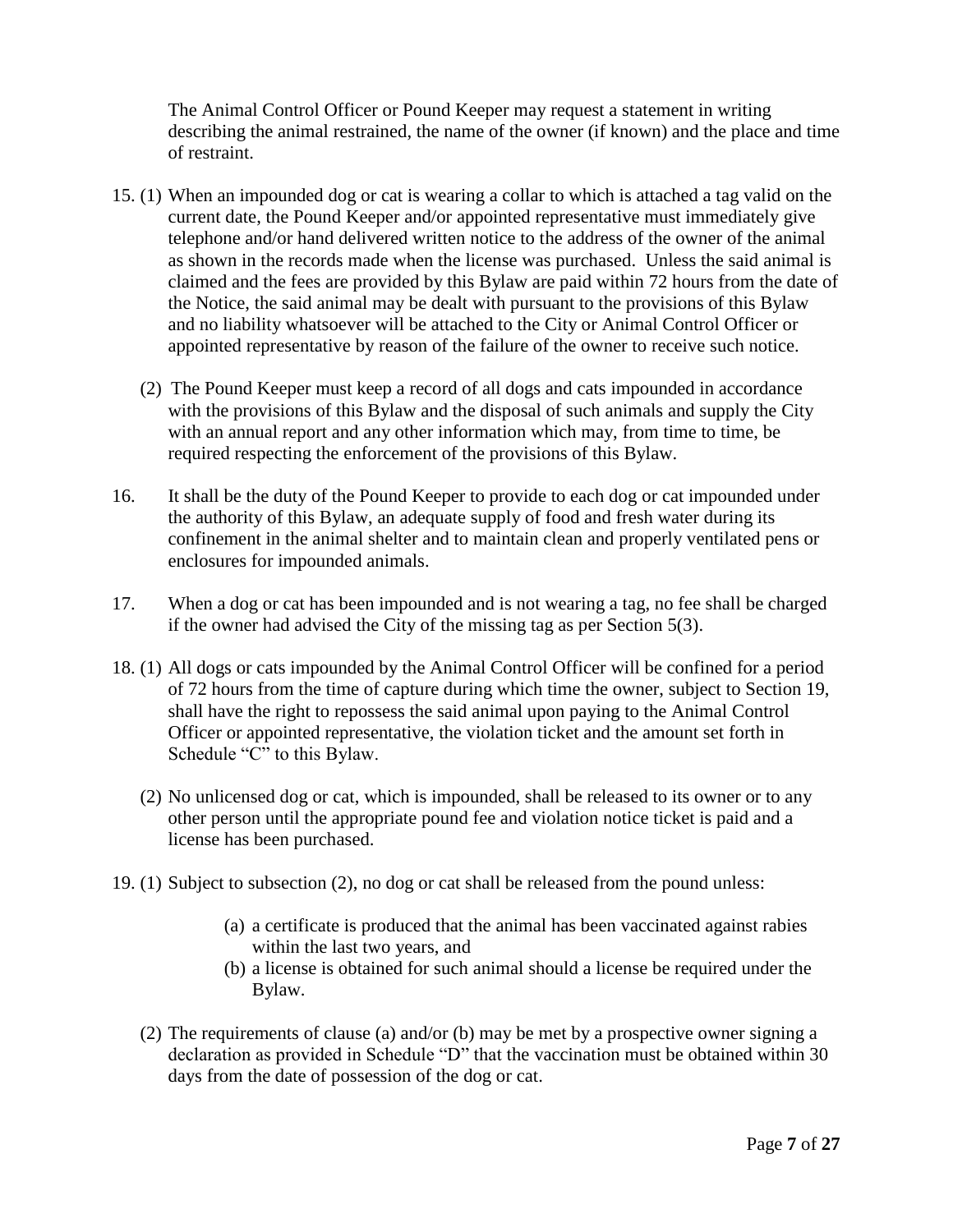## Disposal of Unclaimed Dogs and Cats.

- 20. If an impounded dog or cat is not claimed within seven (7) days from the time the dog or cat is received at the pound, excluding Saturdays, Sundays and Statutory holidays, and the fees, if any, are not paid, the dog or cat may be disposed of by the Pound Keeper without further notice in the following manner:
	- (a) subject to Section 17, disposal by adoption, where the opinion of the Pound Keeper the dog or cat is suitable for adoption;
	- (b) disposal by euthanasia where in the opinion of the Pound Keeper the dog or cat is not suitable for adoption;
	- (c) disposal by euthanasia if the dog is not adopted within a reasonable time, at the discretion of the Pound Keeper.

21. The Council may, by resolution, enter into an agreement with any person or organization for the purpose of participation in the enforcement of this Bylaw or for the purpose of providing pound keeping services.

## **Part 5 – General**

## Dog Runs

- 22. (1) Where a dog is housed or kept in a dog run, the Owner must ensure that the dog run is kept in a sanitary condition protecting the health and safety of the dog.
	- (2) An owner must ensure the dog run on the Owner's property is not located in the front yard and is no closer than 1 metre to a property line and no closer than 5 metres from a dwelling unit located on an adjacent property.
	- (3) An owner must ensure that a dog run on the Owner's property is constructed of material of sufficient strength and in a manner adequate to:
		- (a) confine the dog; and
		- (b) prevent the entry of children.
	- (4) If, in the opinion of the Animal Control Officer, the condition or location of a dog run is not in accordance with this Bylaw, the Animal Control Officer may order the owner of the property on which the dog run is located, to clean, alter, demolish or relocate the dog run within the timer period specified in the order.
	- (5) The person to whom an order is issued pursuant to subsection (4) must comply with the order within the time specified in the order
	- (6) An order to relocate a dog run issued pursuant to subsection (4) will allow the owner of the property on which the dog run is located, at least 15 days to relocate or remove the dog run.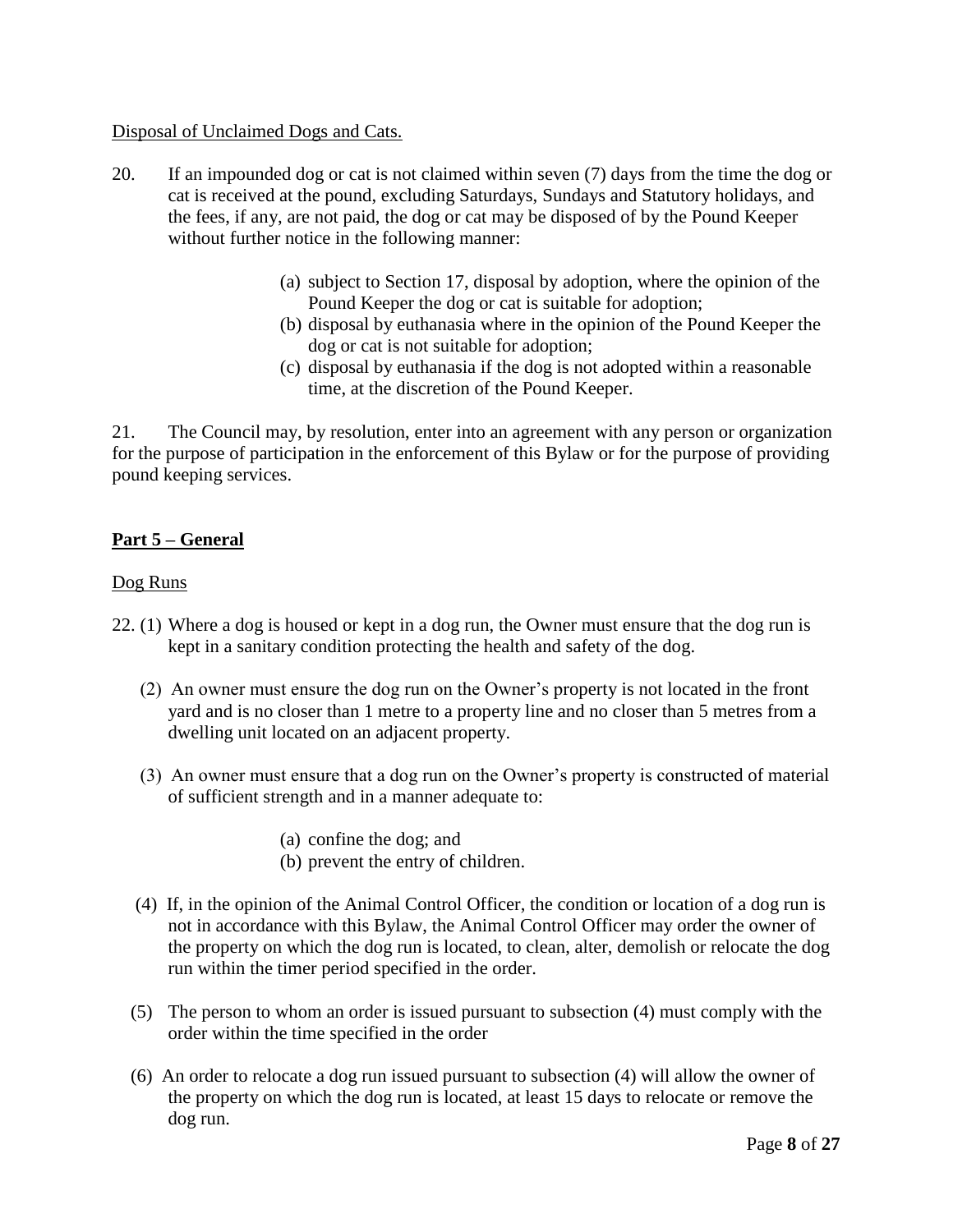## Kennels

23. The operation of any kennel with the City will be subject to approval from the Medical Health Officer for the City, and the kennel must comply with the provision of all Bylaws regulating the operation of kennels and businesses with the City.

#### Number of Dogs or Cats Permitted

- 24. (1) Unless otherwise provided for in the Bylaw (Section 4) or as the owner of a kennel registered with the Canadian Kennel Club or any other bona fide kennel club, no person shall keep more than five (5) dogs or cats over the age of three (3) months, or any combination of dogs/cats within the City of Melville, or;
	- (2) Any resident who is registered with the Canadian Kennel Club or any other bona fide kennel club shall keep no more than five (5) dogs or cats.

#### Humane Destruction of Sick and Injured Animals

- 25. An Animal Control Officer or a Veterinarian shall take immediate action to humanely destroy any sick or injured animal found within the City where, in his/her opinion immediate destruction of the animal is necessary to avoid unnecessary suffering by the animal.
- 26. Reasonable efforts will be made to contact the owner of an animal before it is destroyed; however no actions lies against the Animal Control Officer or Veterinarian solely because the owner of the animal was not contacted.

#### Miscellaneous

- 27. No person may:
	- (1) Untie, loosen or otherwise free an animal which has been tied or otherwise restrained; or
	- (2) Negligently or wilfully open a gate, door or other opening in a fence or enclosure in which an animal has been confined and thereby allow an animal to run at large in the City;
	- (3) Tease, entice, bait or throw objects at a dog or cat confined within its owner's property.

## **Part 6 – Vicious Dogs**

- 28. (1) The City may deem any dog vicious where it feels it is in the best interest of public safety.
	- (2) Any owner of a vicious dog must ensure that: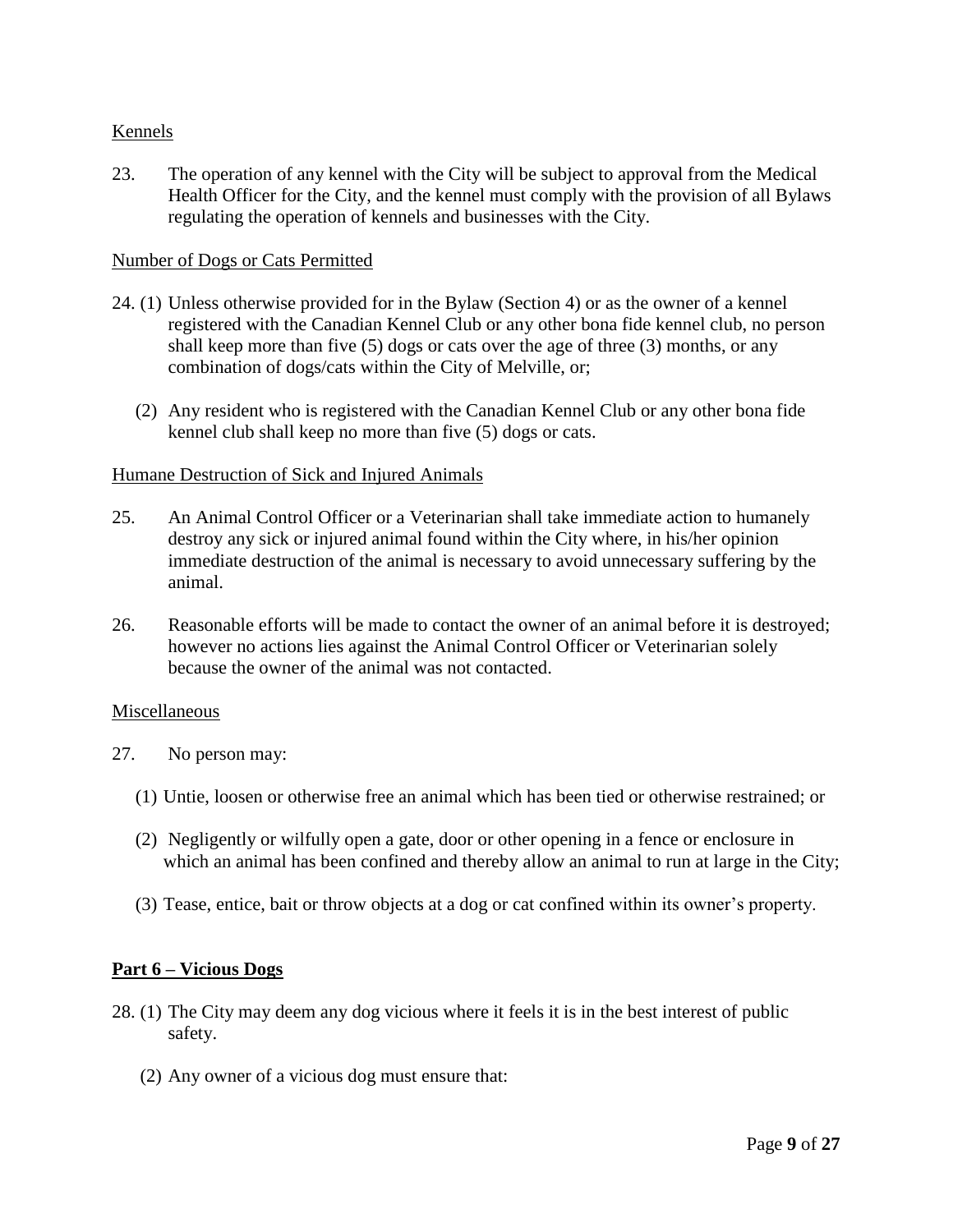- (a) It does not bite, injure, chase or attack a person or other animal whether on the property or not;
- (b) When it is on the property of the owner it is confined in:
	- i) an enclosed area or in a fenced yard as described in Appendix "B" marked with a sign as illustrated in Appendix "A" and in accordance with Section 22(2) indicating the presence of a vicious dog, or
	- ii) a dwelling and under the control of a person over the age of sixteen (16) years and
- (c) when it is off the property of the owner it is securely:
	- i) muzzled, and
	- ii) harnessed or leashed in a manner that prevents it from biting, chasing or attacking a person or other animal and
	- iii) harnessed or leashed in a manner that prevents it from causing death to a person or other animal and
	- iv) comply with the criteria for muzzle and leash in accordance with Section 37.
- (3) The City may order any dog removed from City limits for the benefit of public safety.
- (4) After a period of two years after a dog has been deemed to be ordered a "vicious dog" the owner may apply to a Judge for an Order declaring the dog to no longer be deemed vicious. This Order can only be granted after a hearing during which the owner shall have the onus of proving the following:
	- (a) that the City was provided with at least two weeks written notice of the hearing;
	- (b) That the dog did not during the preceding twenty-four months;
		- i) Bite a person or persons whether on the property of the owner or not;
		- ii) Do any act to injure a person or persons whether on the property of the owner or not;
		- iii) Chase or otherwise threaten a person or persons whether on the property of the owner or not, unless the person chased or threatened is a trespasser on the property of the owner;
		- iv) Cause damage to property or other animals
		- v) Cause death to an animal or person
	- (c) Provide proof the dog has successfully completed an obedience training class.
- (5) Where the vicious dog is moved to a different city or municipality, the owner shall notify the municipality where the vicious dog is being moved to.
- (6) Where the vicious dog is to be sold or given away, the owner shall:
	- (a) Notify any prospective owner that the dog has been declared vicious, before it is sold or given away; and
	- (b) Notify the City of the name, address and telephone number of any new owner of the vicious dog.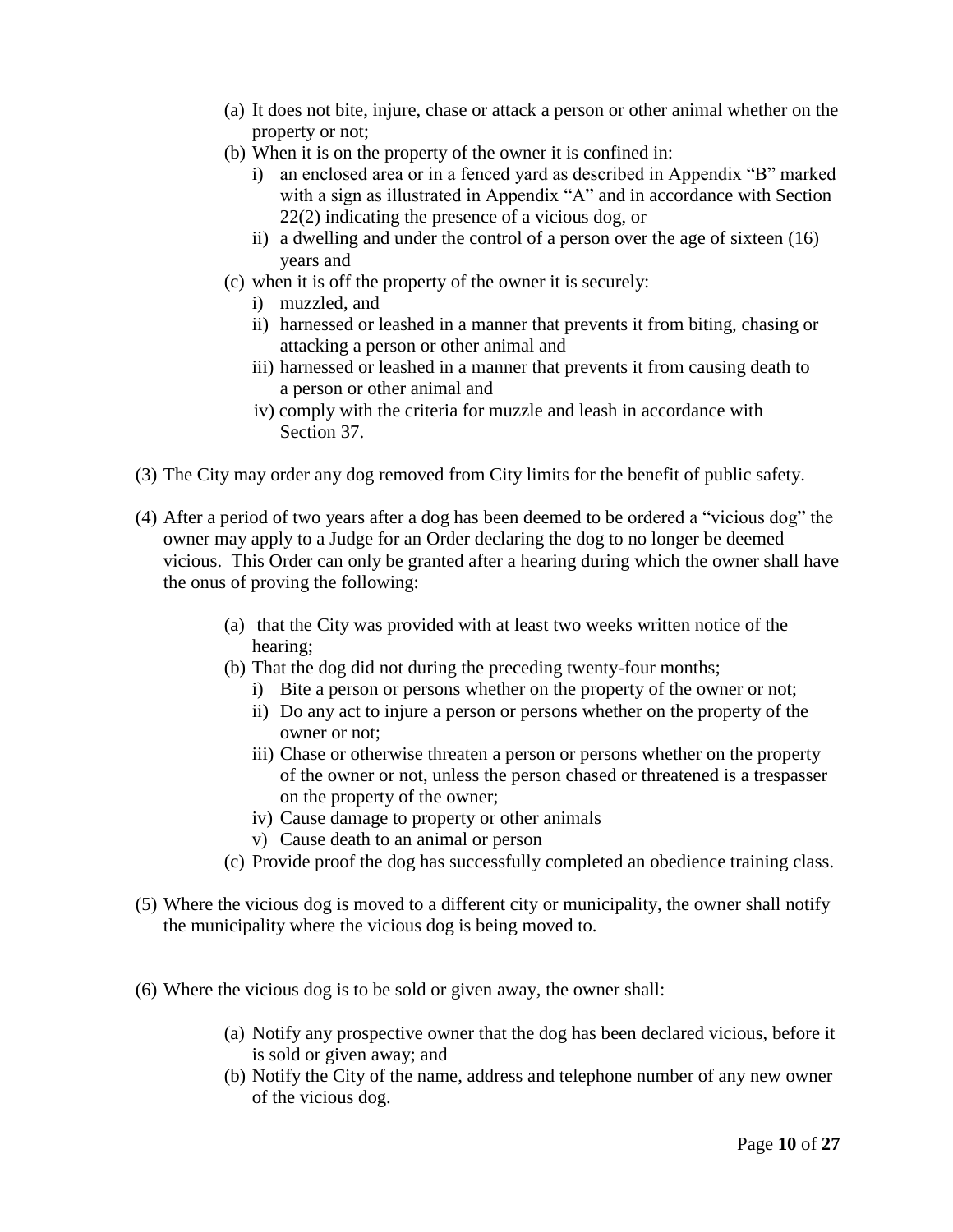- (7) An approved enclosure subject to Section 22 must be erected or in place within 30 days of receiving a vicious dog order. Failure to erect an enclosure within the time period allowed is an offence under this Bylaw.
- (8) For the purposes of this section, an animal is presumed not to have been provoked, in the absence of evidence to the contrary.

#### Exemption for Guard Dogs

- 29. No dog shall be considered vicious while the dog was:
	- (a) Acting in the performance of police work; or
	- (b) Working as a guard dog on commercial property;
		- i) securely enclosed on property by a fence or other barrier sufficient to prevent the escape of the dog and the entry of children of tender years; and
		- ii) defending that property against a person who was committing an offence.

## **Part 7 – Dangerous Animals**

30. (1) An animal is dangerous where it is proved that:

- (a) The animal, with or without provocation, in a vicious or menacing manner, chased or approached a person or domestic animal in an apparent attitude of attack;
- (b) The animal has a known propensity, tendency or disposition to attack without provocation, to cause injury or to otherwise threaten the safety or persons or domestic animals;
- (c) The animal has, without provocation, bitten, inflicted injury, assaulted or otherwise attacked a person or domestic animal.
- (2) For the purposes of this Section, an animal is presumed not to have been provoked, in the absence of evidence to the contrary.

#### Dangerous Animal Hearings

31. (1) If a complaint is made, or in the opinion of the City, an animal is dangerous, a judge shall hold a hearing to determine if, based upon the evidence adduced at the hearing, the animal is, in fact dangerous.

 (2) Notice of the hearing referred to in subsection (1) shall be served upon the owner of the animal in accordance with Section 35.

 (3) Where an owner does not appear at the time and place appointed for the hearing after having been notified of that time or place, the judge may proceed *ex parte* to hear and determine the proceedings in the absence of the owner as fully and effectively as if the owner had appeased.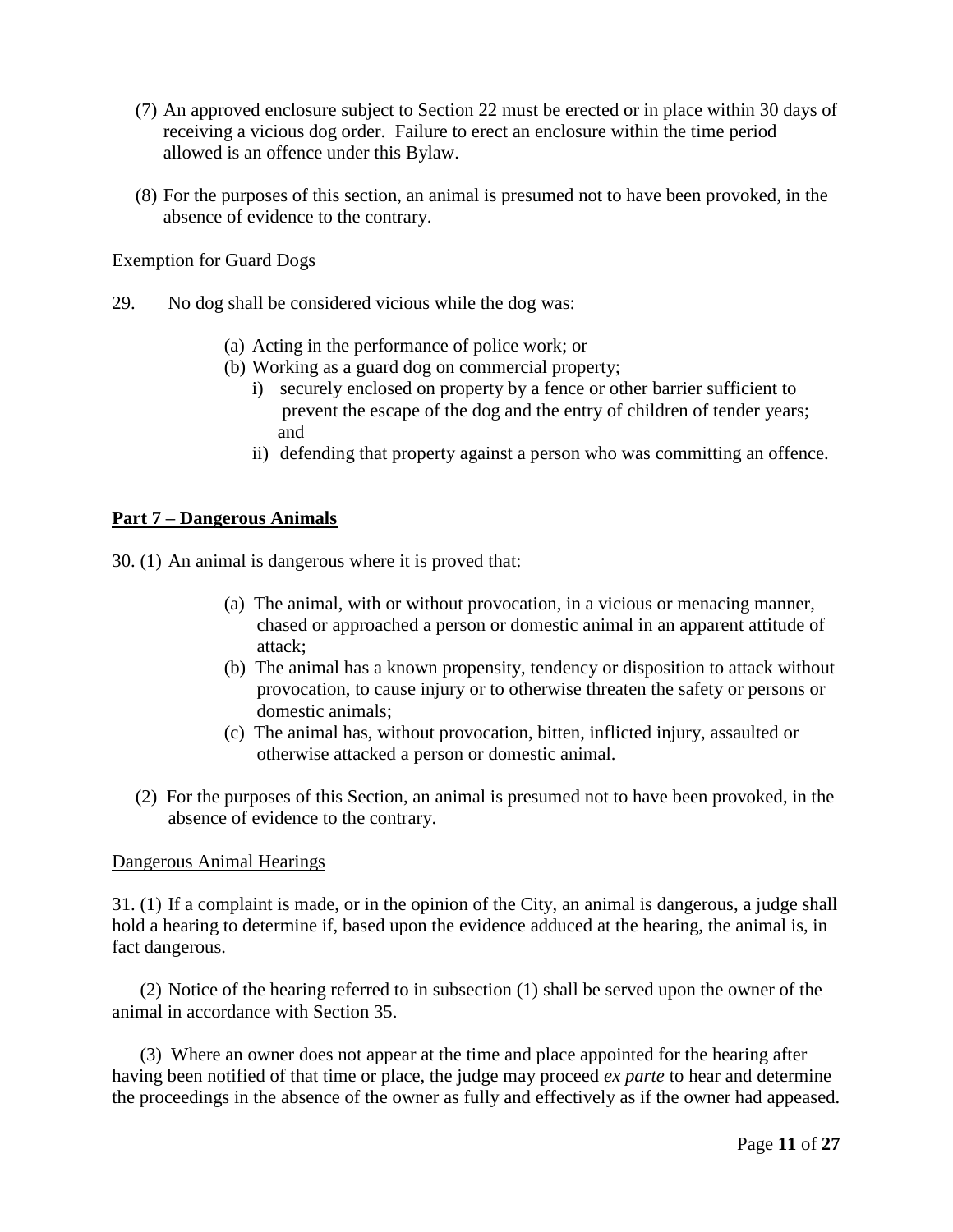(4) If the judge is satisfied, on the evidence, that the animal is dangerous, the judge shall make an order embodying all of the following terms:

- (a) if the owner removes the animal from the owner's property, the owner shall muzzle and leash it in accordance with the criteria prescribed in Section 37 and keep it under direct control and supervision;
- (b) the owner shall inoculate the animal against rabies;
- (c) the owner shall report the sale or other disposition of the animal to the City;
- (d) where the animal is moved to a different city or municipality, the owner shall notify the clerk or that city or municipality;
- (e) where the animal is to be sold or given away, the owner shall:
	- (i) notify any prospective owner that the animal has been declared dangerous, before it is sold or given away; and
	- (ii) notify the Animal Control Officer of the name, address and telephone number of any new owner of the animal;
- (f) if the animal is unlicensed, the owner shall, at the owner's expense and within ten days of the date of the order, purchase the requisite licence for the animal;
- $(g)$  the owner shall have the animal microchipped in accordance with Section
- (5) An order pursuant to subsection (4) may also include any or all of the following terms:
	- (a) the owner shall keep the animal in an enclose which complies with the criteria prescribed in Appendix "B";
	- (b) the owner shall obtain and keep in effect liability insurance in an amount of not less than \$300,000.00 for any bodily injury to or death of any person or domestic animal, or for damage to property, caused by the animal;
	- (c) the owner shall display a sign, which complies with the criteria prescribed in Appendix "A" on the owner's property warning of the presence of the animal and shall continue to display that sign in good condition so long as the animal is present on the property;
	- (d) the owner shall have the animal spayed or neutered;
	- (e) the owner shall take such other measures as the judge considers appropriate.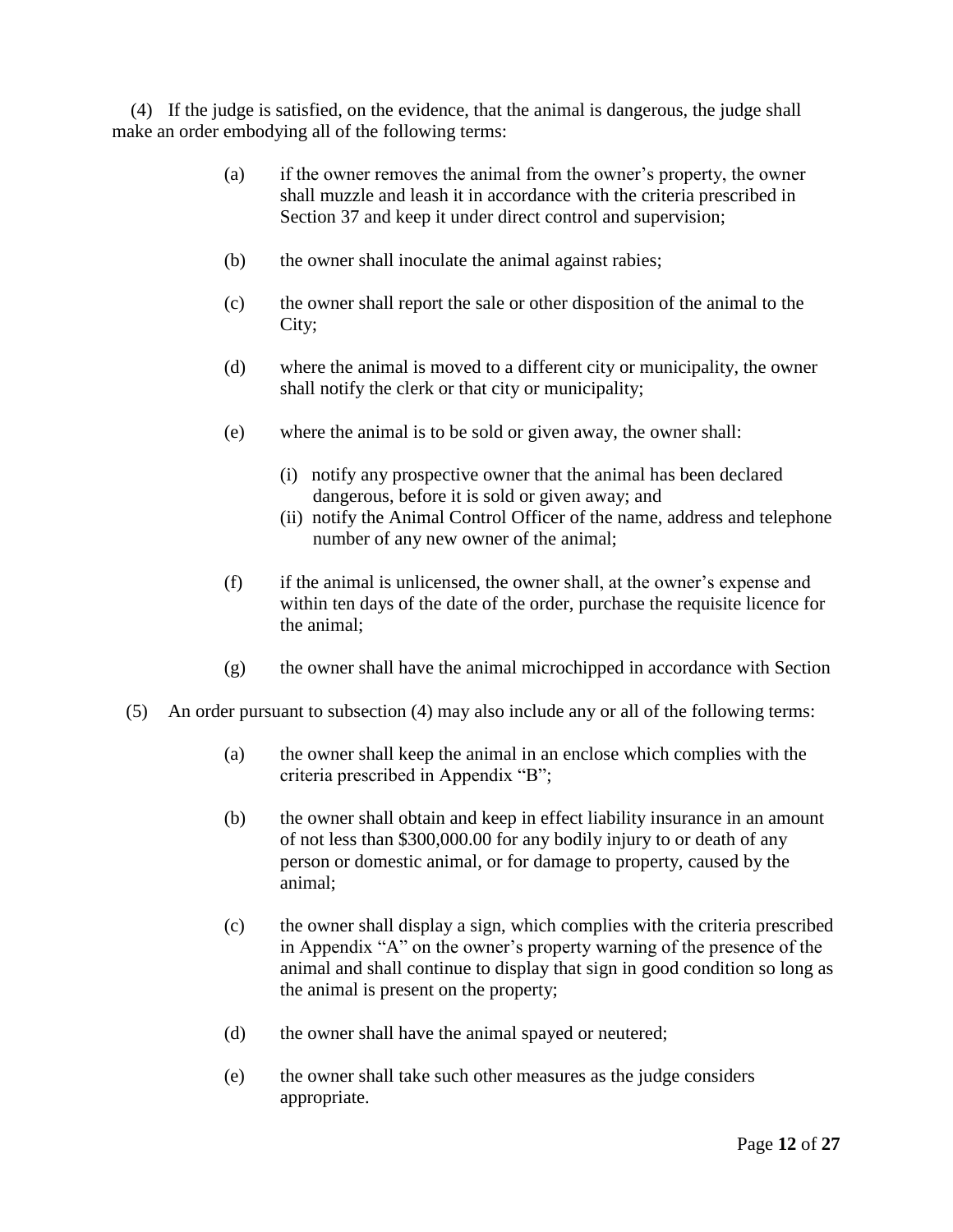(6) Notwithstanding subsection (4), a judge may, in the alternative order that the animal be destroyed or otherwise disposed of at the owner's expense and shall give directions with respect to the destruction or other disposition.

 (7) Where an order has been made pursuant to subsection (5) against the owner, the owner may apply to the judge who made the order for an order that compliance with the provisions of clause (5)(b) be waived.

 (8) On an application pursuant to subsection (7), the judge may waive compliance with clause (5)(b), on any terms and conditions that the judge considers reasonable, where the judge is satisfied that the owner is unable to comply with the requirements of that clause for a reason other than the owner's financial circumstances.

 (9) A person desiring to appeal an order pursuant to this Section shall, within seven days of the order being appealed from, file a notice of appeal with Her Majesty's Court of Queen's Bench, and the provision of Part XXVII of the *Criminal Code* apply with any necessary modification.

## Quarantine of Animals

32. Where an animal has bitten a person, the owner of the animal shall, unless the animal is ordered destroyed, quarantine the animal for observation for symptoms of rabies for a period of not less than ten days in accordance with *The Animal Disease and Protection Act* (Canada).

## Rabies Test of Animals

33. Any animal suspected of having rabies or other life threatening disease will be isolated and may not be claimed from the pound, destroyed or otherwise disposed of except after notice to the Medical Health Officer, and then only in compliance with the direction of the Medical Health Officer.

34. (1) Every person who destroys an animal following the non-fatal biting of a person or domestic animal, whether the destruction is pursuant to an order of a judge or court or at the decision of the owner of the animal, shall, if the destruction is carried out before the completion of the quarantine period mentioned in Section 32, retain the head of the animal in a manner usable for testing the animal for rabies.

 (2) Where a person destroys an animal in the circumstances described in subsection (1), the person shall immediately notify a veterinarian or a peace officer that he is in possession of the head of an animal to be tested for rabies.

## Service of Orders

35. (1) Except where otherwise provided in the Bylaw, any notice, order or other document required by this Bylaw to be given or served may be served:

- (a) personally;
- (b) by registered mail to the last known address of the person being served;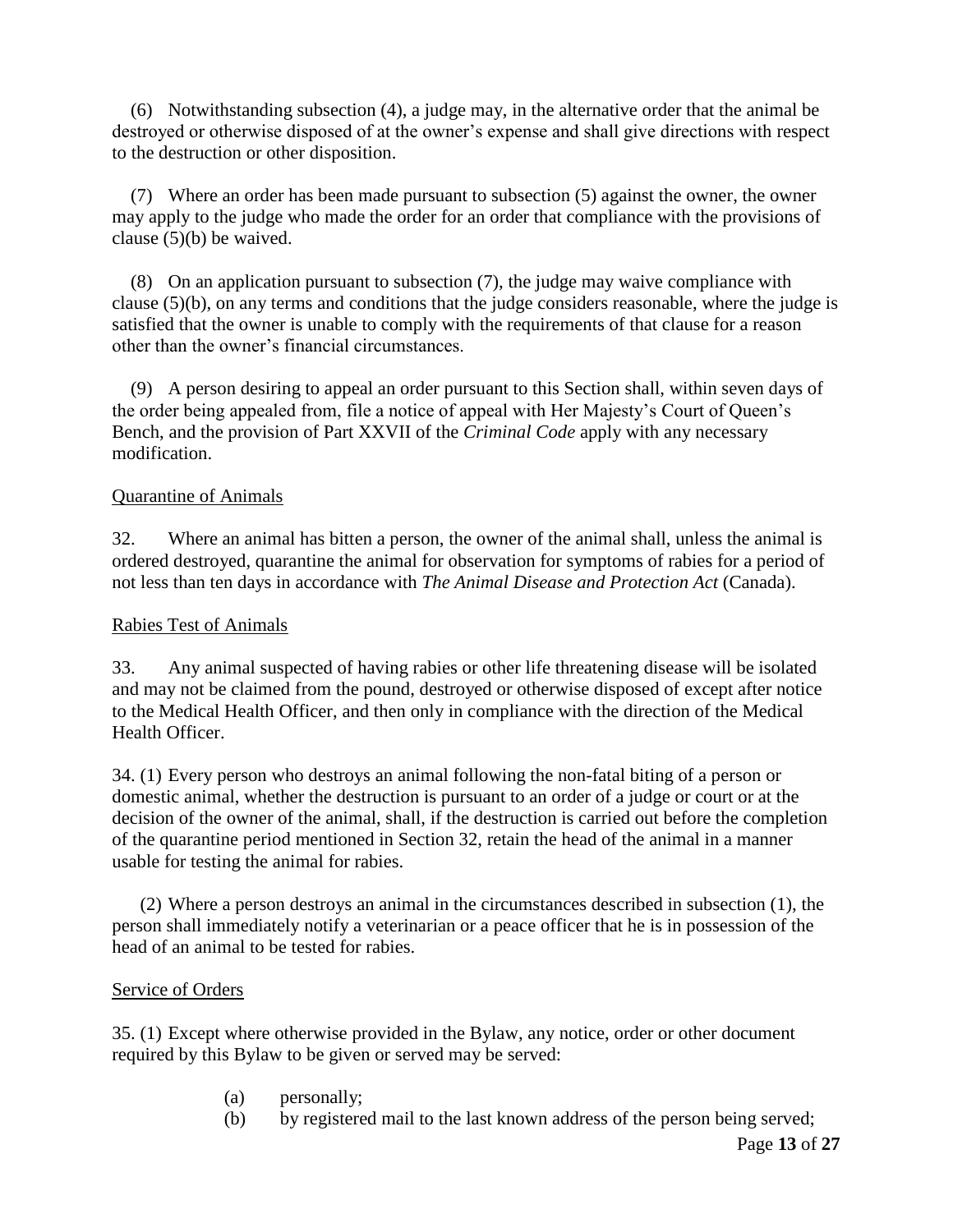- (c) by hand delivering a copy of the notice, order or document to the last known address of the person being served; or
- (d) by posting a copy of the notice, order or document at the land, building or structure or on a vehicle to which the notice, order or document relates.
- (2) A notice, order or document served in accordance with clause (1)(b) is deemed to have been served on the fifth day after the date of its mailing.
- (3) A notice, order or document served in accordance with clause  $(1)(c)$  or  $(d)$  is deemed to have been served on the day after the date of its delivery of posting.
- (4) If service cannot be effected in accordance with subsection (1):
	- (a) the notice, order or other document may be served by publishing it in two (2) issues of a newspaper circulating in the City; and
	- (b) for the purposes of clause (a), the second publication must appear at least three (3) days before any action is taken with respect to the matter to which the notice, order or document relates.

## Microchipping of Dangerous Animals

36. Where an animal has been declared dangerous pursuant to Section 31, the owner of the animal shall, at the owner's expense and within ten days of the date of the order, cause the animal to be microchipped.

## Criteria for Muzzle and Leash for Dangerous Animals

- 37. Where an animal that has been declared dangerous pursuant to Section 31 is removed from the owner's property, the animal shall be equipped with a muzzle and be secured by a leash in accordance with the following criteria:
	- (a) the animal shall be fitted with a collar or harness for the body that is properly placed and fitted on the animal;
	- (b) the movement of the animal shall be controlled by a person by means of a leash attached to the collar or harness of the animal;
	- (c) the lease shall not exceed 1.2 metres in length and shall be constructed of a material having a tensile strength of at least 40 kilograms;
	- (d) the muzzle on the animal shall be properly fitted on the animal to prevent it from biting any animal or person;
	- (e) the muzzle shall be fitted on the animal in a manner that it will not interfere with the vision or respiration of the animal.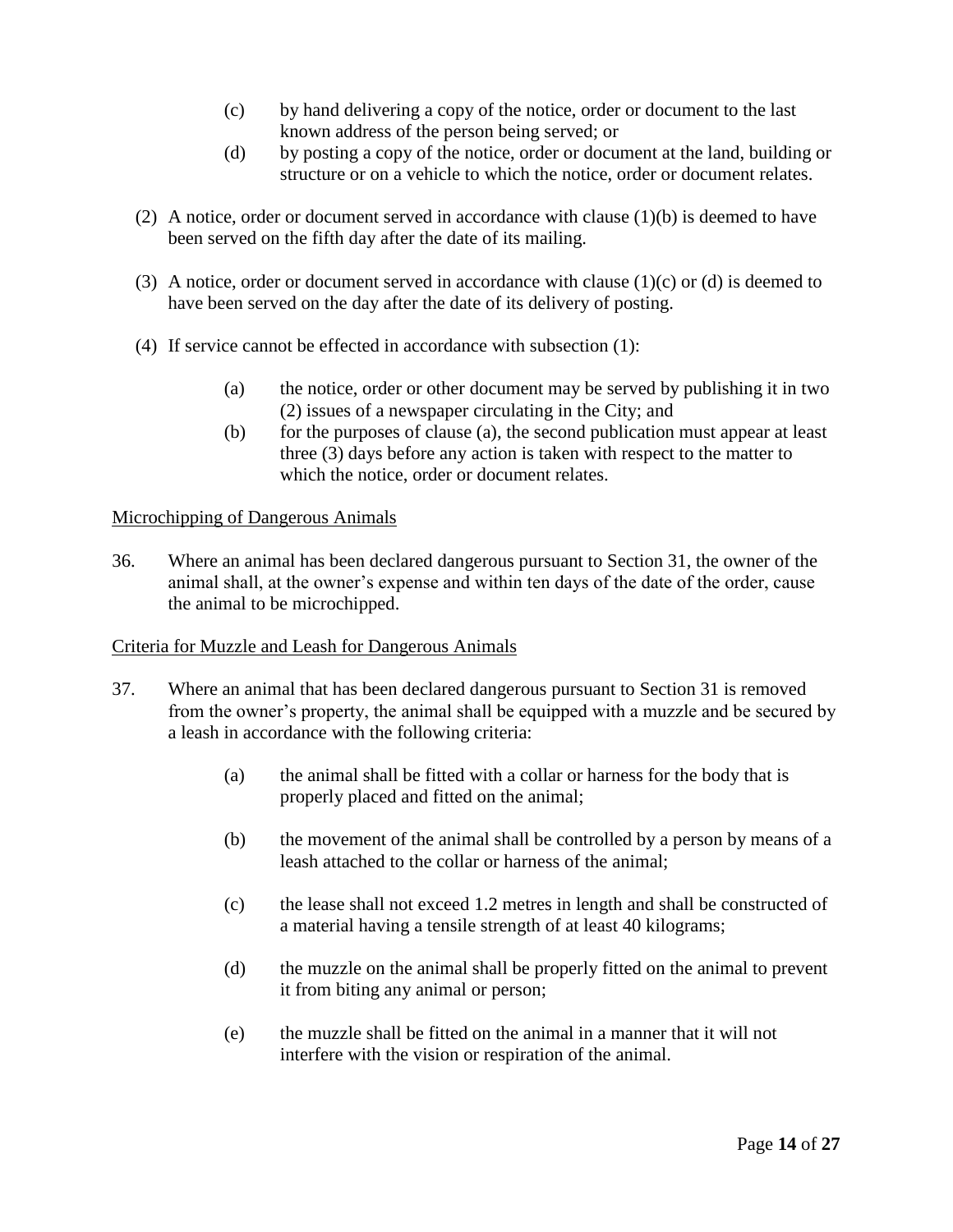## Signs

- 38. (1) Where an animal has been declared dangerous pursuant to Section 31, the owner of the animal shall, within ten days of the date of the order judge declaring the animal to be dangerous, display a sign on his or her premises warning of the presence of the animal in the form illustrated in Appendix "A".
	- (2) A sign required by subsection (1) shall be placed at each entrance to the premises where the animal is kept and on the enclosure in which the animal is kept.
	- (3) A sign required by subsection (1) shall be clearly visible and capable of being read from any adjacent public road.

## Execution of Destruction Order

- 39. (1) Unless the owner otherwise agrees, every order for destruction of an animal shall state that it shall not be implemented for eight (8) days.
	- (2) Where an appeal is taken against an order for the destruction of an animal, the application of the order is stayed pending the disposition of the appeal.
	- (3) Regardless of the outcome of the appeal, the owner shall be responsible for the payment of the costs of impoundment of the animal pending the hearing.
- 40. Where the judge on appeal overturns the order for destruction of the animal, the animal shall be released to the owner after the owner has paid the costs of the impoundment of the animal pending the hearing.

## Fighting Dogs

41. A dog is dangerous where it is proved that the dog is owned primarily or in part for the purposes of dog fighting or is trained for dog fighting.

## **Part 8 - Control and Regulation of Exotic and Wild Animals**

#### Owing and Harbouring Exotic and Wild Animals

- 42. (1) No person may own or harbour any animal, or hybrid of any animal, of the kind listed in Scheduled "E" for any purpose.
	- (2) No person, may buy, sell, trade, or exhibit any animal or hybrid of any animal of the kind listed in Schedule "E".
	- (3) Any person found responsible for allowing an animal or hybrid of any animal of the kind listed in Schedule "E" to run at large will be guilty of an offence and liable on summary conviction to the penalty contained in Schedule "B".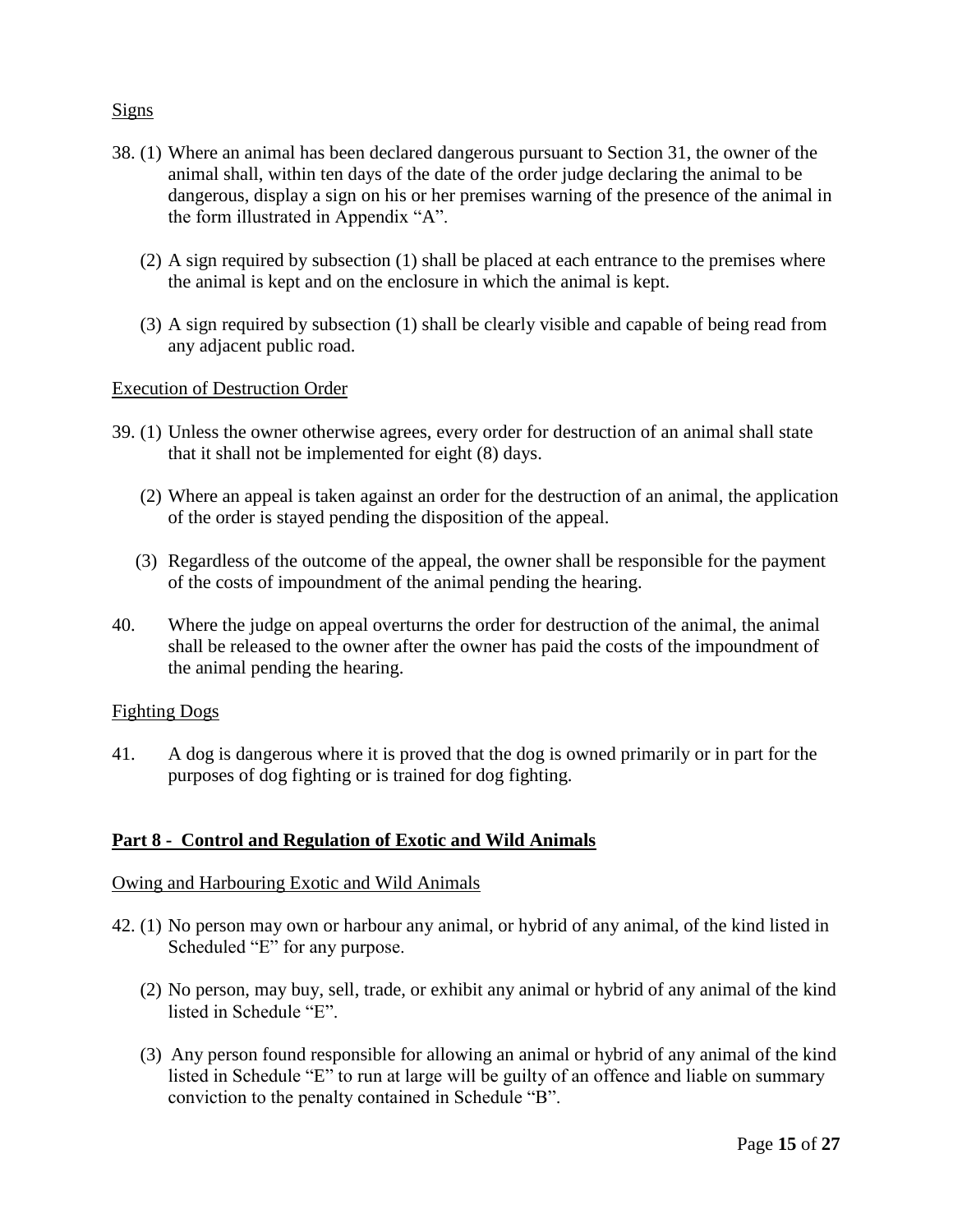## Exemptions to Owning and Harbouring Exotic and Wild Animals

- 43. Section 42 (1) does not prohibit the harbouring of an animal or hybrid of an animal of the kind listed in Schedule "E" in the following places or circumstances:
	- (a) in a veterinary hospital under the care of a licensed veterinarian;
	- (b) by anyone holding a license under any statue of the Legislature of Saskatchewan of the Government of Canada, which permits the keeping of animals under stated conditions.
- 44. It shall be unlawful to keep pigeons, live poultry, livestock and/or bees within the boundaries of the City of Melville, except:
	- (a) on the premises of a recognized industry in the business of handling livestock;
	- (b) on the premises of the Agripark in association with shows, fairs, and/or exhibitions held with the permission of, or under the auspices of such association;
	- (c) upon receiving written approval from the Council or the City Manager for periods not to exceed 24 hours.

## **Part 9 – Penalties**

## General Penalty

45. (1) Any person convicted of an offence under Section 44 shall, within ten days, deliver all animals of the kind listed in Schedule "E" owned, kept or harboured by that person to the Pound Keeper and the impounded animal will become the property of the City and be donated to an approved agency or humanely euthanized.

 (2) Any person who fails to deliver an animal as required by subsection (1) is guilty of an offence and liable on summary conviction to the penalty in Section 47.

## Voluntary Payment Tickets

- 46. (1) Where an Animal Control Officer or peace officer believes that a person has contravened any provision of this Bylaw, he may serve upon such person a Bylaw Violation Notice either personally or by mailing or leaving same at his last known address and such service will be adequate for the purpose of this Bylaw.
	- (2) A Bylaw Violation Notice may be served:
		- (a) in person or;
		- (b) by hand delivery or mail to the last know address.

The notice is deemed to have been received when served, or twenty-four (24) hours after hand delivered or mailed.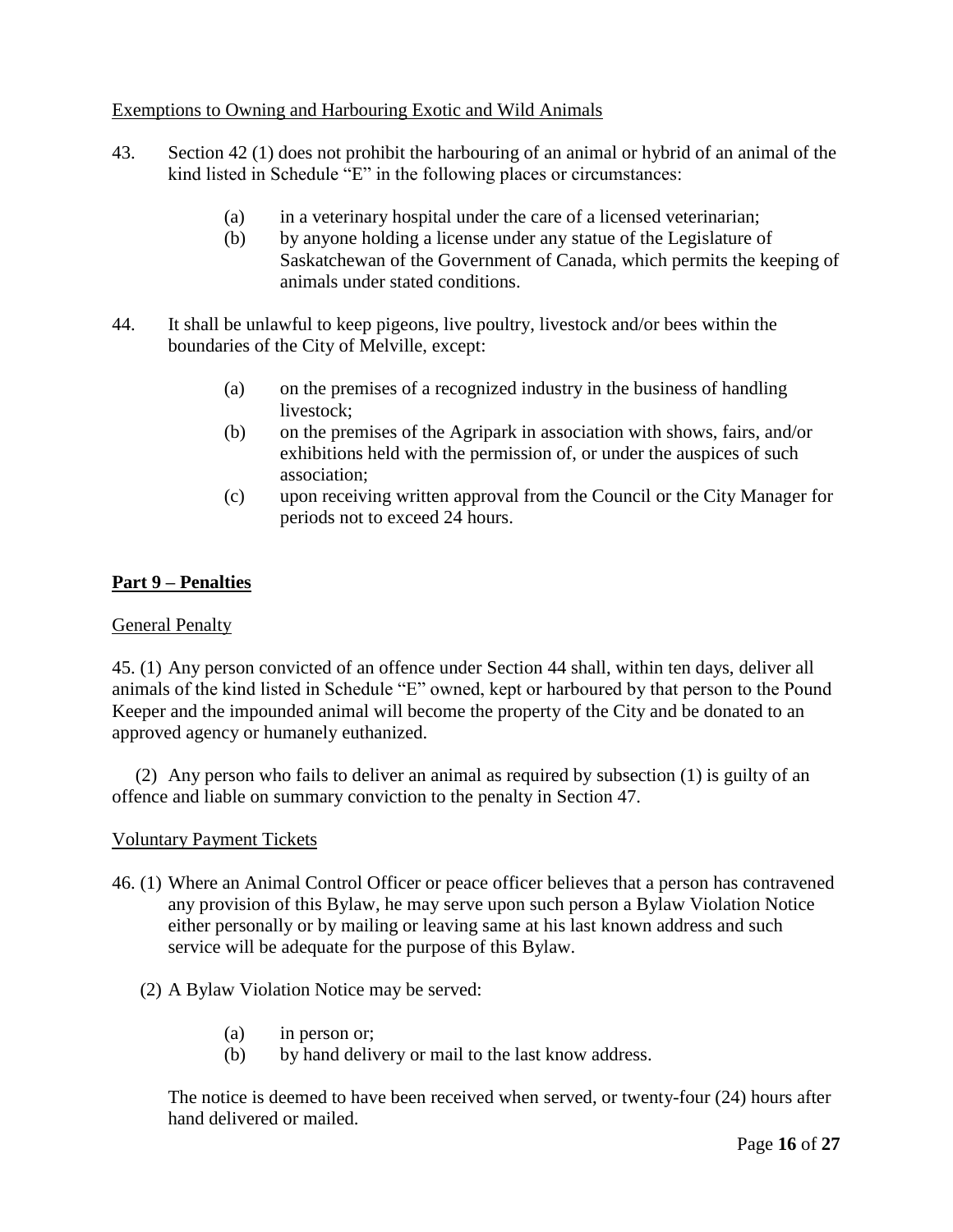- (3) Any person who contravenes any provision of this Bylaw is guilty of an offence and liable on summary conviction:
	- (a) in the case of an individual, to a fine of not less than \$100.00 and not more than \$10,000.00 or imprisonment for not more than one (1) year or both; and
	- (b) in the case of a corporation, to a fine of not less than \$100.00 and not more than \$25,000.00 or imprisonment of the directors of the corporation for not more than one (1) year or both.
- (4) Bylaw Violation Notices must state the section of the Bylaw being contravened and the amount of the fine.
- (5) If payment is made within 20 days from the date of the ticket being issued, a summons to appear in court will not be issued.
- (6) Where any person contravenes the same provision of this Bylaw two or more times within one twelve month period, the penalty payable in respect of the subsequent contravention is double the amount shown in Schedule "B" of this Bylaw.
- (7) Notwithstanding the provisions of this section, a person to whom a ticket has been issued pursuant to this section may exercise his right to defend any charge of committing a contravention of any of the provisions of this Bylaw.

## Summary Conviction

- 47. (1) Any person who contravenes any provision of this Bylaw or neglects or refuses to comply therewith, is guilty of an offence, and is liable on summary conviction to:
	- (a) a fine in the amount set out in Scheduled "B: or;
	- (b) in the case of an individual, to a fine not exceeding \$10,000.00, or imprisonment for not more than one (1) year, or both; and not less than \$100.00;
	- (c) in the case of a corporation, to a fine not exceeding \$25,000.00, or imprisonment of the directors of the corporation for not more than one (1) year, or both.
	- (2) The levy and payment of any fine or the imprisonment for a period provided in this Bylaw will not relieve a person from the necessity of paying any fees, charges or costs for which he is liable under the provisions of this Bylaw.
	- (3) A judge, in addition to the penalties provided in this section, may if he or she considers the offence sufficiently serious, direct or order the owner of the dog to stop the animal from doing mischief or causing the disturbance or nuisance complained of, or to have the animal removed from the City, or have the animal destroyed.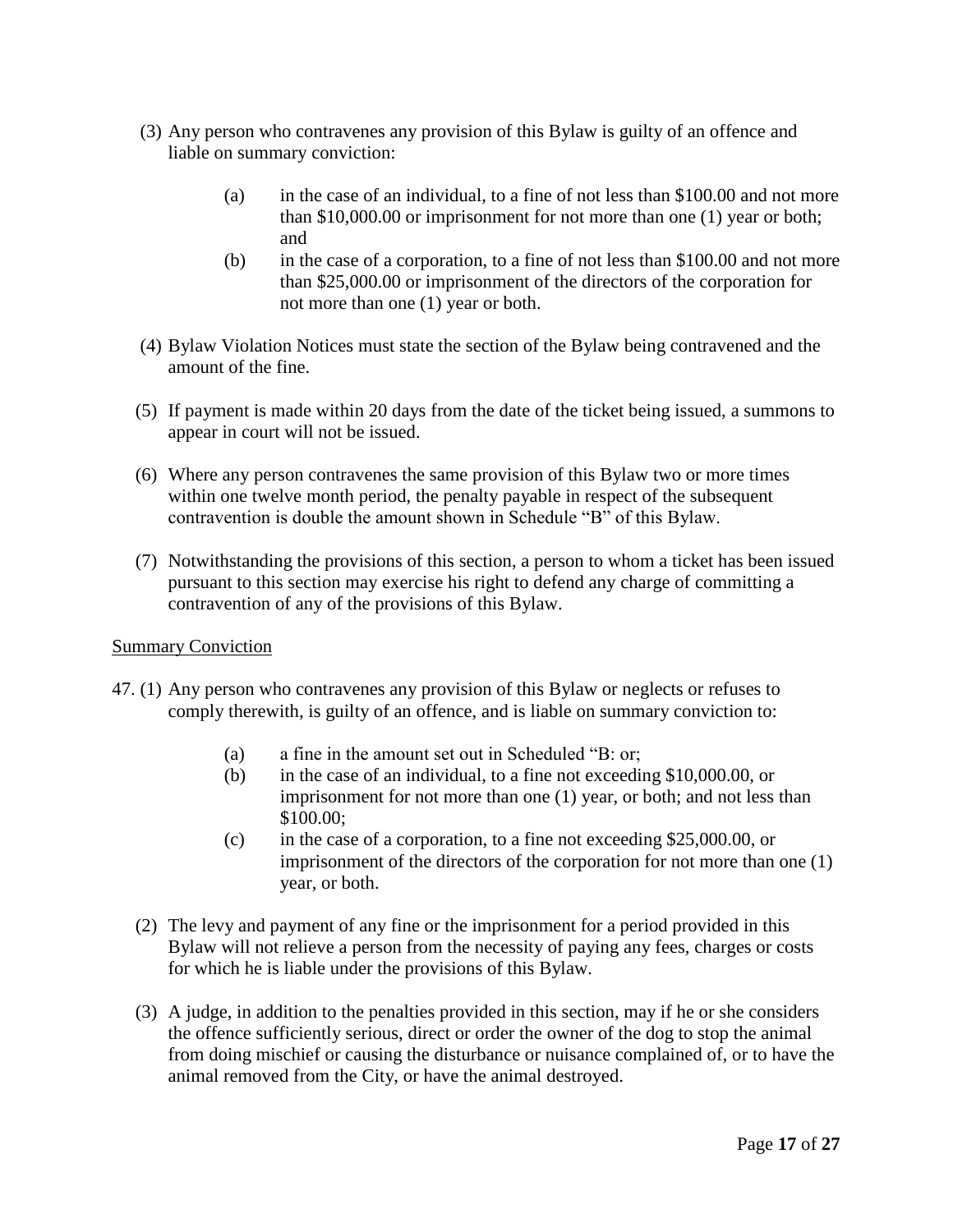(4) A judge, after convicting the owner of a dog of an offence under Section 30(1) may, in addition to any other penalties imposed or orders made, and without further notice or hearing, declare the subject dog a dangerous dog.

## **Severability**

48. If any section, subsection, sentence, clause, phrase or other portion of this Bylaw is for any reason held invalid or unconstitutional by a court of competent jurisdiction, that portion will be deemed a separate, distinct and independent provision and the holding of the court will not affect the validity of the remaining portions of the Bylaw.

#### Repeal of Former Bylaw

- 49. Bylaw No. 2/03 passed on the  $6<sup>th</sup>$  of January, 2003 and all amendments thereto are hereby repealed.
- 50. Bylaw No. 09/08 passed on the  $20<sup>th</sup>$  of May, 2008 and all amendments thereto are hereby repealed.

#### Effective Date of Bylaw

INTRODUCED and READ A FIRST TIME this 15<sup>th</sup> Day of May, 2017.

READ A SECOND time this  $15<sup>th</sup>$  Day of May, 2017.

READ A THIRD TIME AND PASSED by consent of members present this 15<sup>th</sup> Day of May, 2017.

**MAYOR** 

CITY MANAGER

\_\_\_\_\_\_\_\_\_\_\_\_\_\_\_\_\_\_\_\_\_\_\_\_\_\_\_\_\_\_\_\_

\_\_\_\_\_\_\_\_\_\_\_\_\_\_\_\_\_\_\_\_\_\_\_\_\_\_\_\_\_\_\_\_\_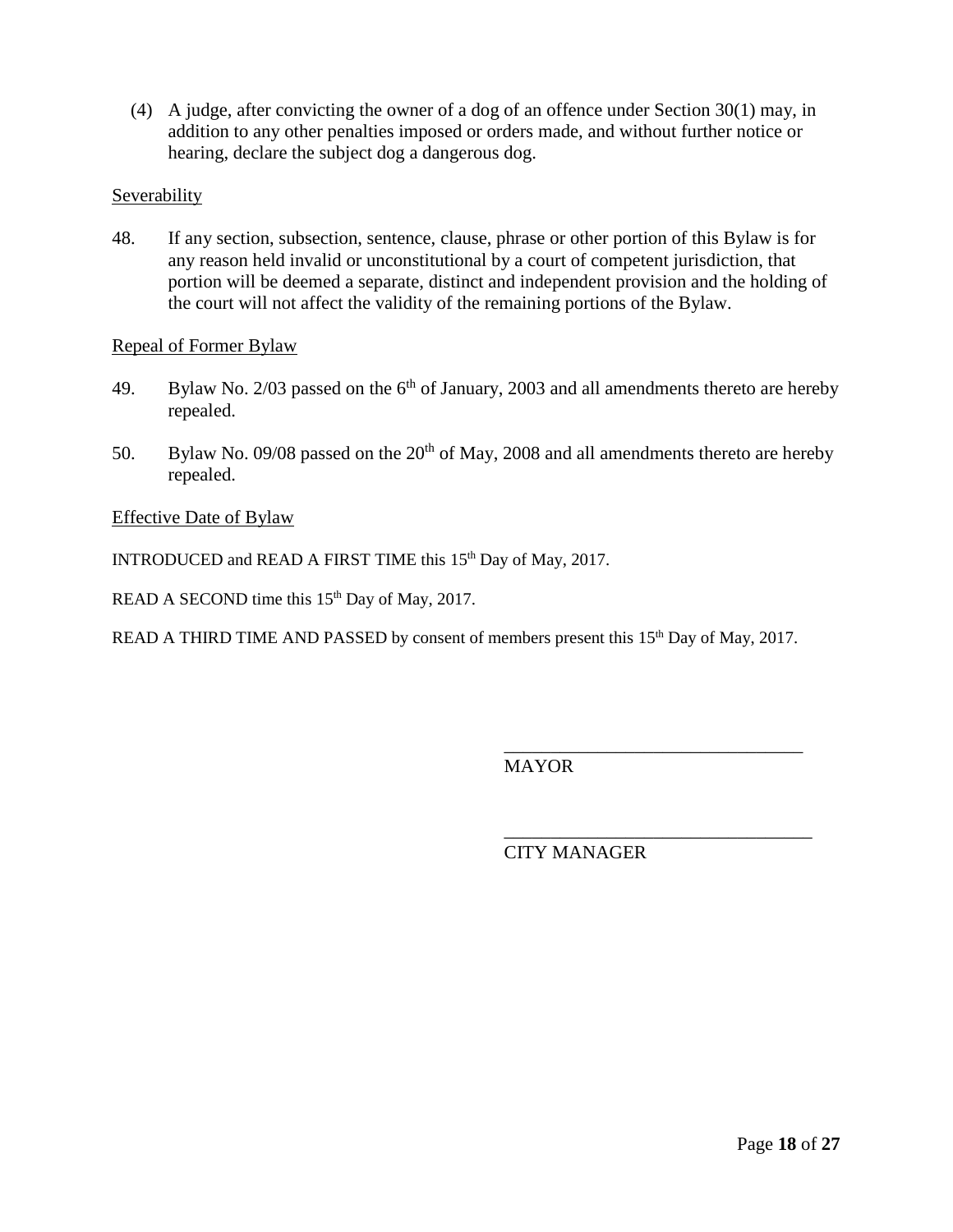## **SCHEDULE "A"** Section 4

## **THE ANIMAL CONTROL BYLAW ONE YEAR LICENSE FEE**

| <b>DOG OR CAT ONE YEAR LICENSE</b> |                                 | <b>AMOUNT</b> |
|------------------------------------|---------------------------------|---------------|
| 1.                                 | Male or female                  | \$20.00       |
| 2.                                 | Male or female declared vicious | \$50.00       |
| 3.                                 | Neutered male or spayed female  | \$10.00       |
| 4.                                 | Service dog                     | No charge     |
| 5.                                 | Replacement dog tag             | \$5.00        |

\* All licenses are valid from January 1 through to December 31 of each year.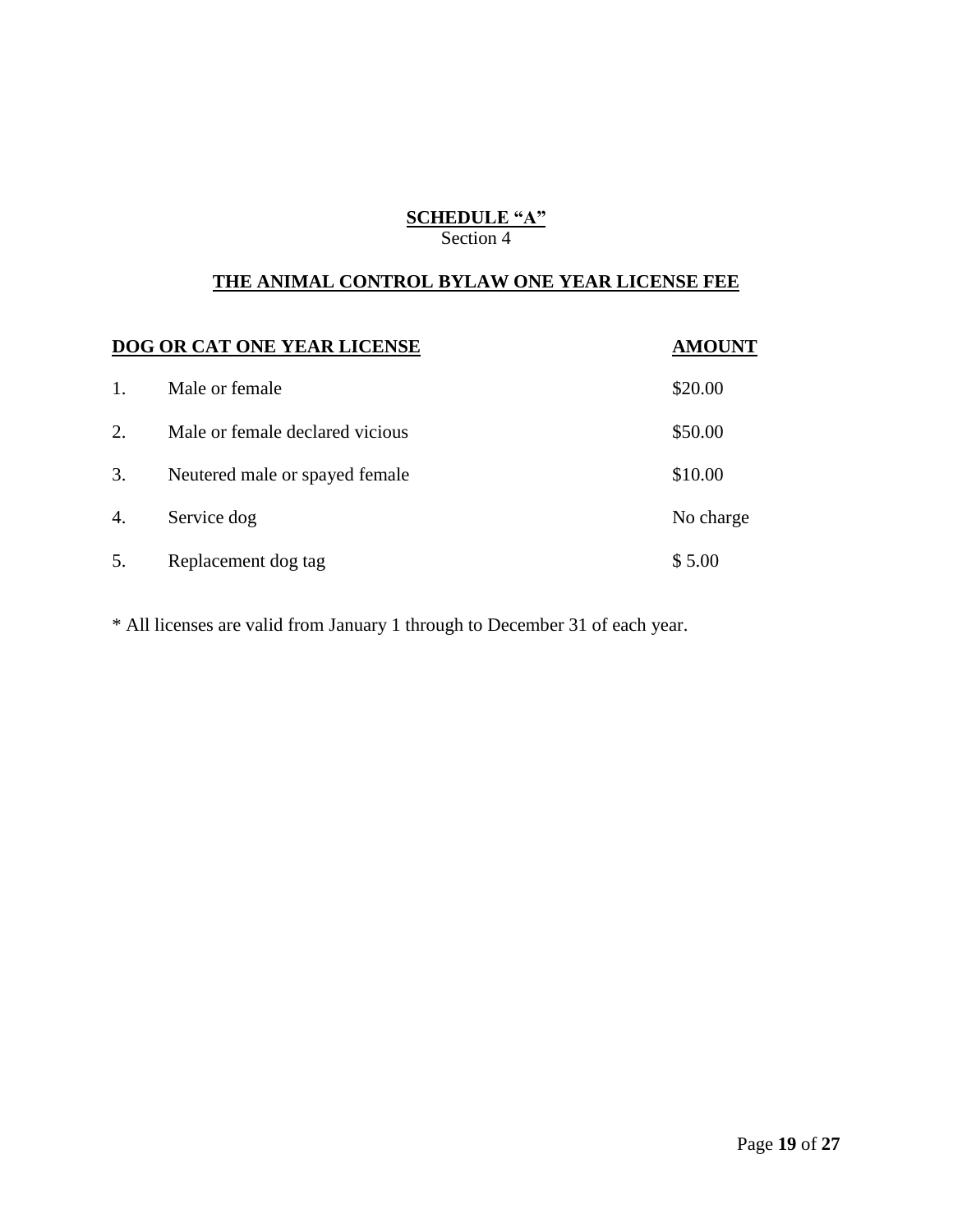# **SCHEDULE "B"**

## **AMOUNTS WHICH WILL BE ACCEPTED BY THE CITY**

## **IN LIEU OF PROSECUTION**

| <b>OFFENCE UNDER</b>                       | <b>OFFENCE</b>                                                                                                                                                             | <b>AMOUNT</b>                                            |
|--------------------------------------------|----------------------------------------------------------------------------------------------------------------------------------------------------------------------------|----------------------------------------------------------|
| Section $4(1)$                             | Unlicensed dog or cat<br>Failure to show evidence of payment<br>of license fee                                                                                             | \$100.00<br>\$100.00                                     |
| Section $4(6)$                             | False information                                                                                                                                                          | \$100.00                                                 |
| Section $5(2)$                             | Dog or cat was not wearing tag off the<br>owner's property                                                                                                                 | \$100.00                                                 |
| Section 6                                  | Dog or cat at large                                                                                                                                                        | \$100.00                                                 |
| Section $7(a)$<br>(b)                      | Upset waste receptacle<br>Dog or cat unattended in motor vehicle                                                                                                           | \$100.00<br>\$100.00                                     |
| Section $8(a)$<br>(b)<br>(c)<br>(d)<br>(e) | Biting a person(s)<br>Injure a $person(s)$<br>Chase or otherwise threaten a person $(s)$<br>Cause damage to property or other animals<br>Cause death to a person or animal | \$200.00<br>\$200.00<br>\$150.00<br>\$200.00<br>\$400.00 |
| Section $9(1)$<br>(3)                      | Permitting a dog or cat to become a nuisance<br>Disobeying Judges order                                                                                                    | \$100.00<br>\$200.00                                     |
| Section $10(1)$<br>(2)                     | Defecation – property other than owner<br>Defecation – owner's property not<br>cleaned daily                                                                               | \$100.00<br>\$100.00                                     |
| Section $11(1)$                            | Allowing animal feces to accumulate on<br>property                                                                                                                         | \$150.00                                                 |
| Section 12                                 | Failed to keep a female dog in heat housed                                                                                                                                 | \$100.00                                                 |
| Section $13(2)$                            | Interference with enforcement                                                                                                                                              | \$500.00                                                 |
| Section $19(2)$                            | Fail to license or vaccinate dog or cat pursuant                                                                                                                           |                                                          |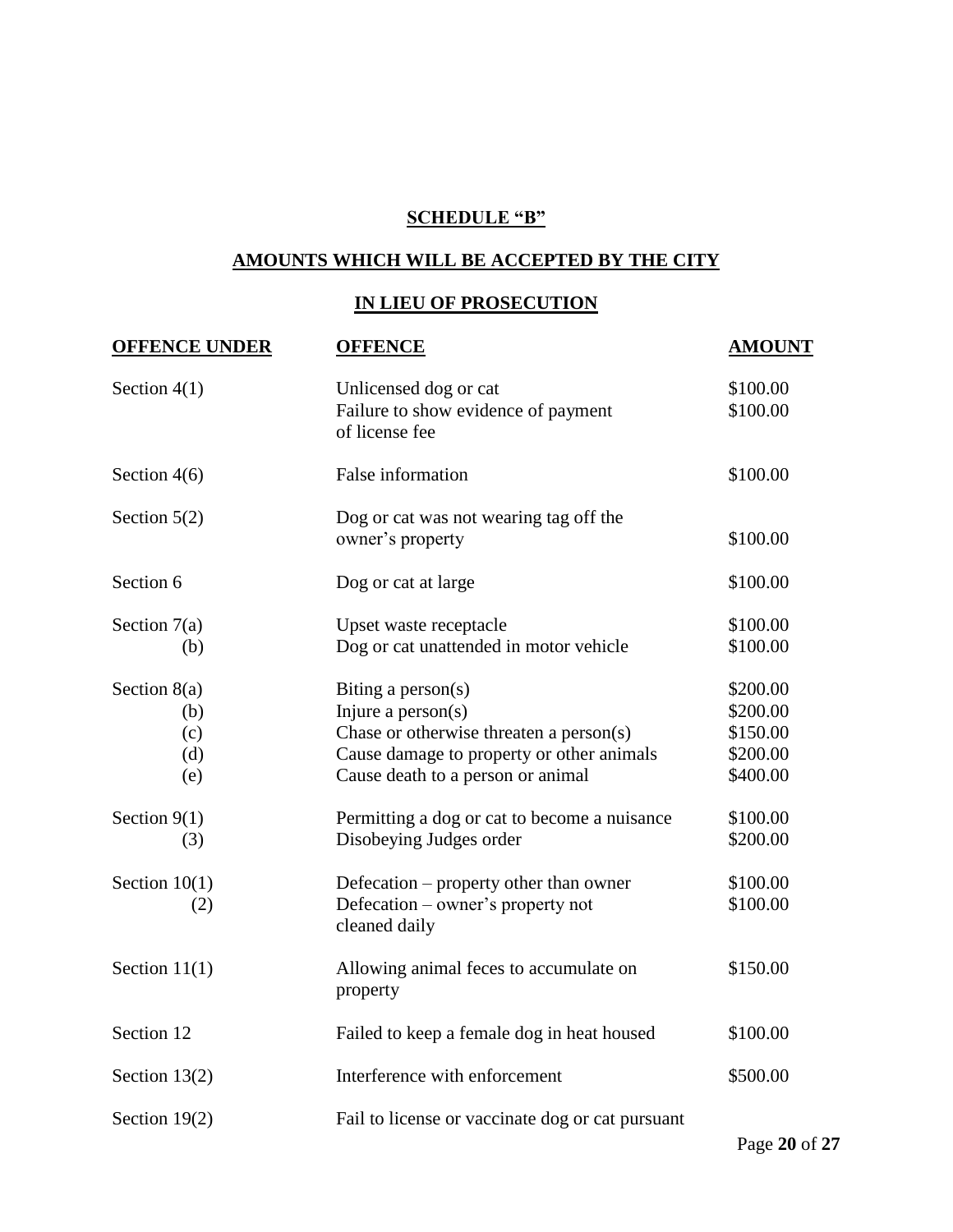|                               | to Section $19(1)$                                                                                                      | \$100.00                         |  |  |  |
|-------------------------------|-------------------------------------------------------------------------------------------------------------------------|----------------------------------|--|--|--|
| Section $22(4)$               | Failure to clean, alter, demolish or<br>relocate dog run                                                                | \$200.00                         |  |  |  |
| <b>SCHEDULE "B"</b> Continued |                                                                                                                         |                                  |  |  |  |
| <b>OFFENCE UNDER</b>          | <b>OFFENCE</b>                                                                                                          | <b>AMOUNT</b>                    |  |  |  |
| Section 24                    | Exceeding maximum number of dogs or cats                                                                                | \$100.00                         |  |  |  |
| Section $27(1)$<br>(2)<br>(3) | Unite or free an animal<br>Wilfully open gate or door<br>Tease; throw things at dog                                     | \$100.00<br>\$100.00<br>\$100.00 |  |  |  |
| Section $28(2)(a)$            | Vicious dog biting, injuring, chasing or<br>attacking a person or animal whether on<br>the property of the owner or not | \$400.00                         |  |  |  |
| (b)(i)                        | Vicious dog not fenced and chained or<br>signed                                                                         | \$400.00                         |  |  |  |
| (b)(ii)                       | Vicious dog in dwelling not under<br>control by person over 16 years of age                                             | \$400.00                         |  |  |  |
| (c)(i)                        | Vicious dog not muzzled                                                                                                 | \$400.00                         |  |  |  |
| (c)(ii)                       | Vicious dog not harnessed or leashed                                                                                    | \$400.00                         |  |  |  |
| (c)(iii)                      | Vicious dog killing person or other<br>animal                                                                           | \$500.00                         |  |  |  |
| (c)(iv)                       | Muzzle or leash not complying with<br>Criteria of Section 38                                                            | \$100.00                         |  |  |  |
| (5)                           | Failure to notify change of address                                                                                     | \$300.00                         |  |  |  |
| (6)                           | Failure to report sale, move or giving<br>away of vicious dog                                                           | \$300.00                         |  |  |  |
| (7)                           | Failure to erect enclosure within 30 days                                                                               | \$100.00                         |  |  |  |
| Section 33                    | Failure to allow dog or cat to be isolated                                                                              | \$100.00                         |  |  |  |
| Section 38                    | Failure to comply with sign requirements                                                                                | \$100.00                         |  |  |  |
| Section $44(1)$               | Owning and harbouring exotic and<br>wild animals                                                                        | \$400.00                         |  |  |  |
| (2)                           | Buying, selling, trading or exhibiting<br>exotic and wild animals                                                       | \$500.00                         |  |  |  |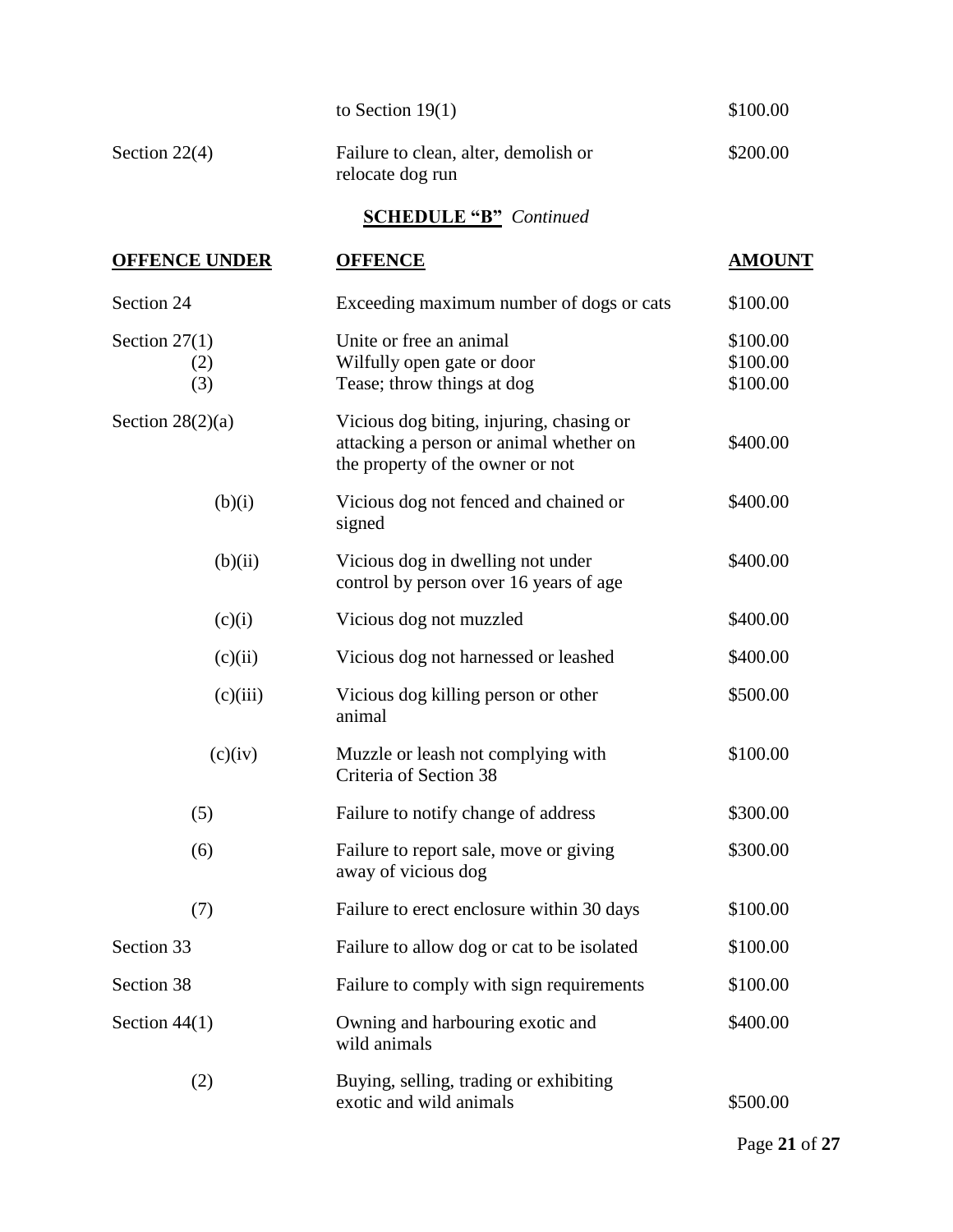## **SCHEDULE "C"** Section 18

## **CHARGES FOR THE RELEASE OF IMPOUNDED DOGS OR CATS**

- a) First Offence: \$50.00 plus minimum \$10.00 per day or part thereof, as may be amended from time to time, plus license fee if unlicensed.
- b) Second and subsequent offences within one 12 month period: \$100.00 plus minimum \$10.00 per day or part thereof, as may be amended from time to time.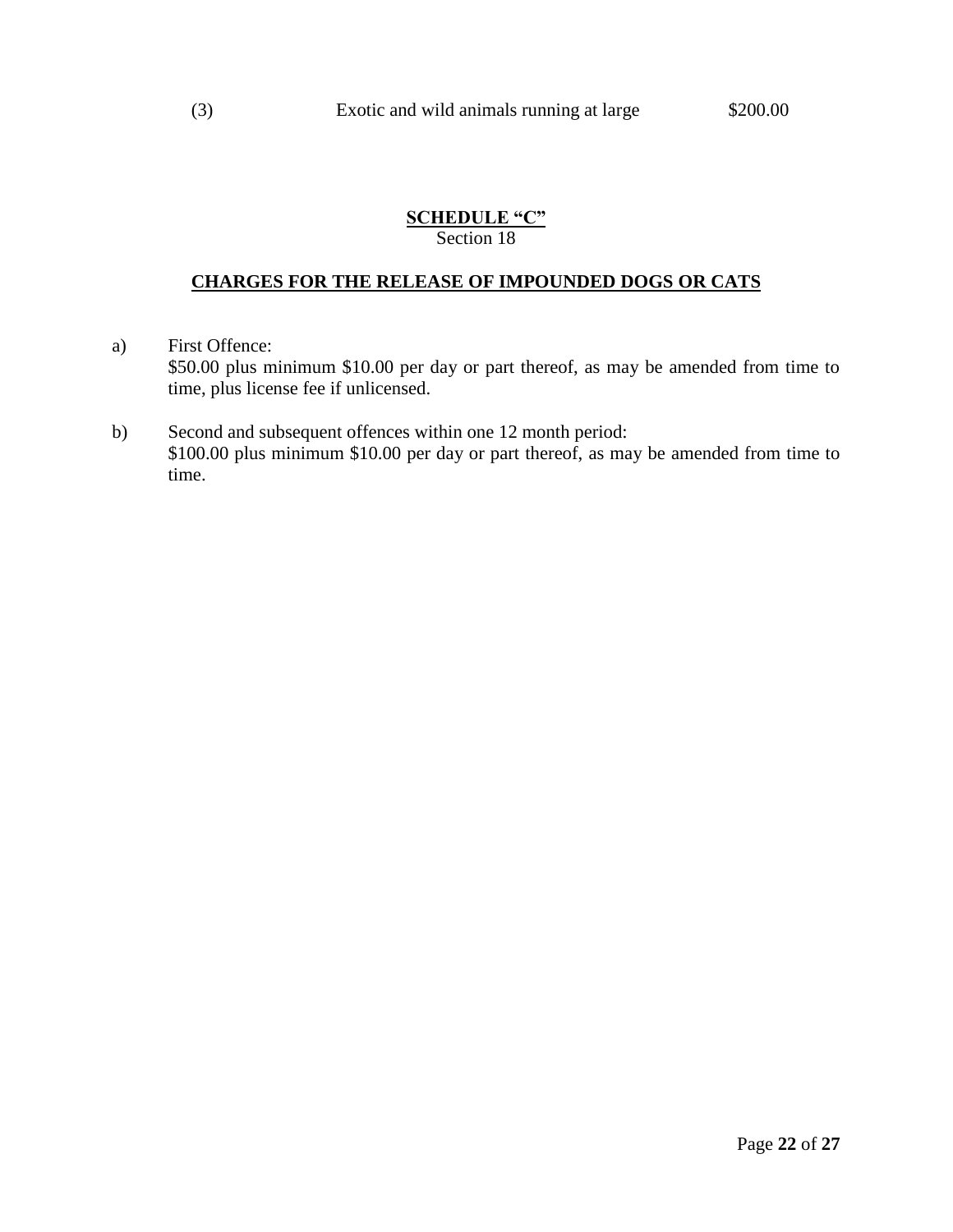## **SCHEDULE "D"** Section 18

## **DECLARATION TO HAVE DOG OR CAT LICENSED AND VACCINATED**

 $I, \_\_$ 

\_\_\_\_\_\_\_\_\_\_\_\_\_\_\_\_\_\_\_\_\_\_\_\_\_\_\_\_\_\_\_\_\_\_\_\_

Hereby declare that the dog or cat which is released to me by the Animal Control Officer on this date, will be vaccinated for rabies and licensed as required by the City of Melville Animal Control Bylaw within 30 days.

I acknowledge that failure to comply with this declaration may result in prosecution under Section 19(2) of the Animal Control Bylaw.

\_\_\_\_\_\_\_\_\_\_\_\_\_\_\_\_\_\_\_\_\_\_\_\_\_\_\_\_\_\_\_\_\_\_\_\_ \_\_\_\_\_\_\_\_\_\_\_\_\_\_\_\_\_\_\_\_\_\_\_\_\_\_\_\_\_\_\_\_\_\_\_\_\_ Dog/Cat Owner Description of Dog/Cat

 **\_\_\_\_\_\_\_\_\_\_\_\_\_\_\_\_\_\_\_\_\_\_\_\_\_\_\_\_\_\_\_\_\_\_\_\_\_**

Address Date

\_\_\_\_\_\_\_\_\_\_\_\_\_\_\_\_\_\_\_\_\_\_\_\_\_\_\_\_\_\_\_\_\_\_\_\_ \_\_\_\_\_\_\_\_\_\_\_\_\_\_\_\_\_\_\_\_\_\_\_\_\_\_\_\_\_\_\_\_\_\_\_\_\_

Witness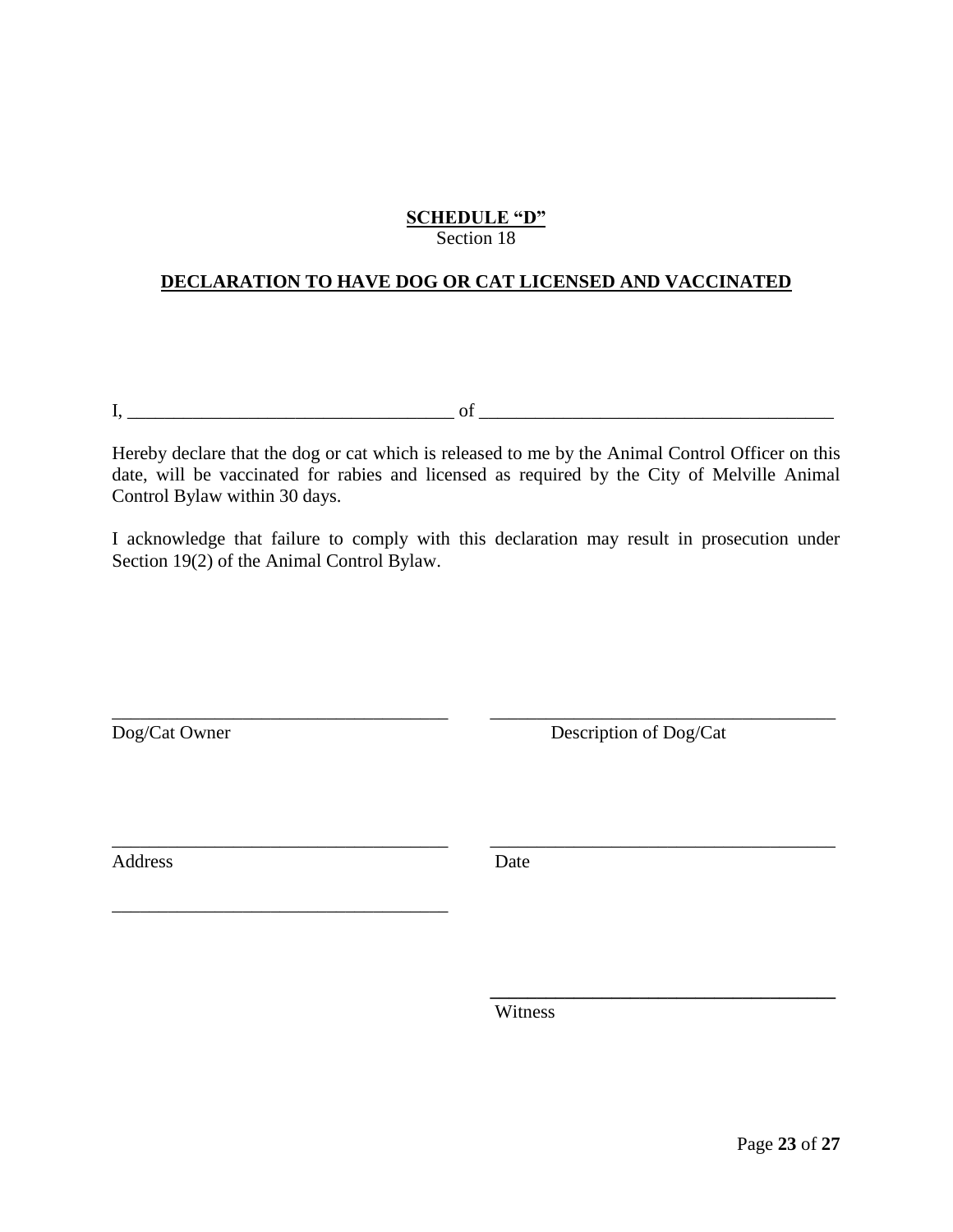#### **SCHEDULE "E"** Section 42

## **BEING A LIST OF ANIMALS THE KEEPING OF WHICH IS PROHIBITED WITHIN THE CITY OF MELVILLE**

- All Arachnids dangerous to humans (such as scorpions and tarantulas, except tarantulas of the genera Aphonopelma, Avicularia and Grammostola)
- All Artiodactylus Ungulates, (such as domestic goats, sheep, cattle, and pigs)
- All Bats
- All Canids, except the domestic dog
- All Crocodilians (such as alligators, crocodiles, and caimans)
- All Edentates (such as anteaters, sloths, and armadillos)
- All Elephants
- All Felids, except the domestic cat
- All Hyenas
- All Marsupials (such as kangaroos and opossums)
- All Mustelids (such as skunks, weasles, otters, and badgers) except the domestic ferret
- All non-human Primates (such as gorillas and monkeys)
- All Perissodactylus Ungulates, except the domestic horse, mule, and ass
- All Pinnipeds (such as seals, fur seals, and walruses)
- All Procyonids (such as raccoons, coatis, and cacomistles)
- All Raptors, diurnal and nocturnal (such as eagles, hawks, and owls)
- All Ratite Birds (such as ostriches, rheas, and cassowaries)
- All snakes of the families Pythonidae and Boidae
- All Ursids (bears)
- All venomous Reptiles and Amphibians
- All Viverrids (such as mongooses, civets, and genets).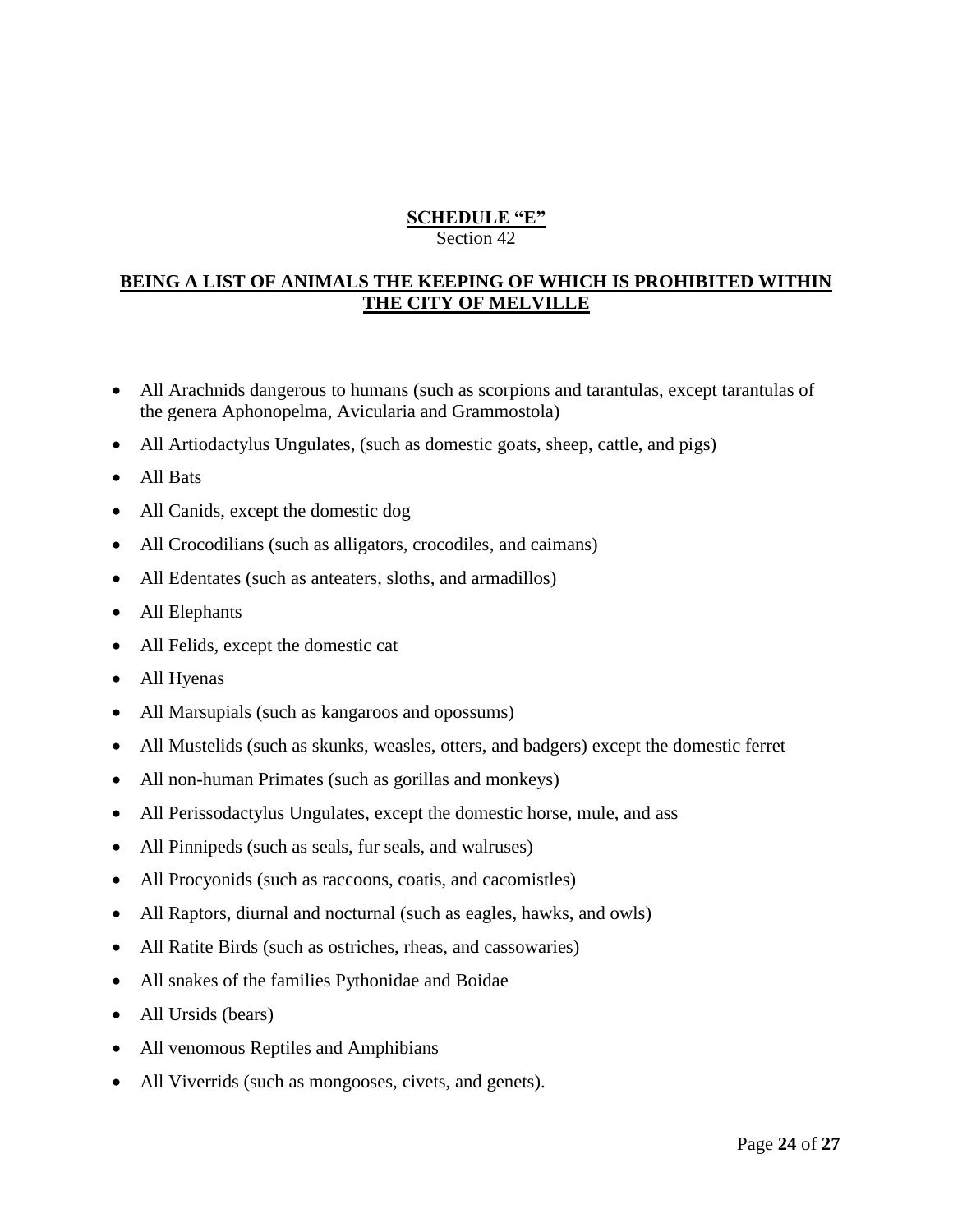Examples of animals of a particular prohibited group are given in parentheses. They are examples only and shall not be construed as limiting the generality of the group.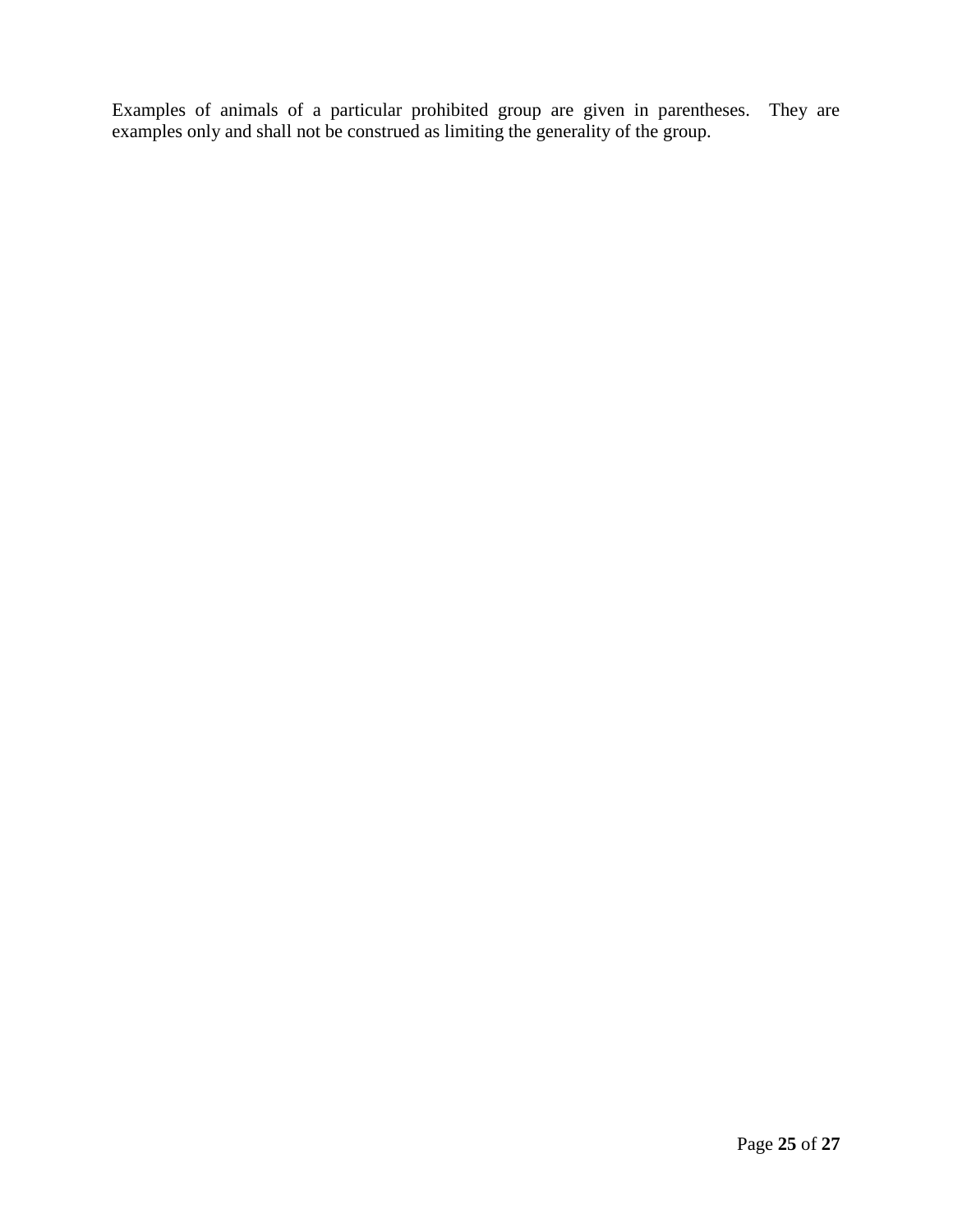